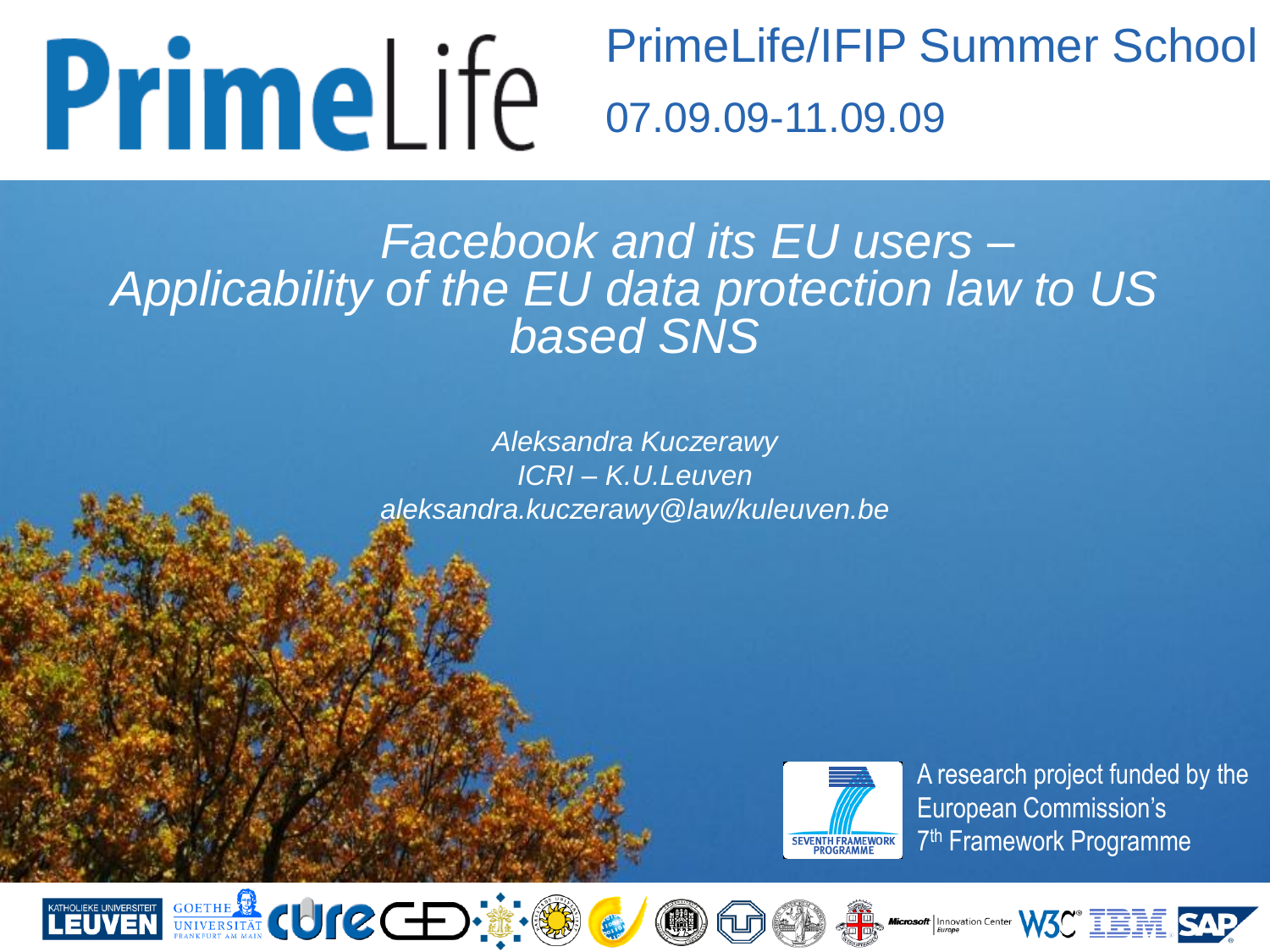### **Overview**

- **Facebook**
- Safe Harbor
- **Transfer of data**
- **Applicability of the national data protection law** (art. 4.1 DPD)
- Cookies
- **Enforceability**
- **Conclusion**

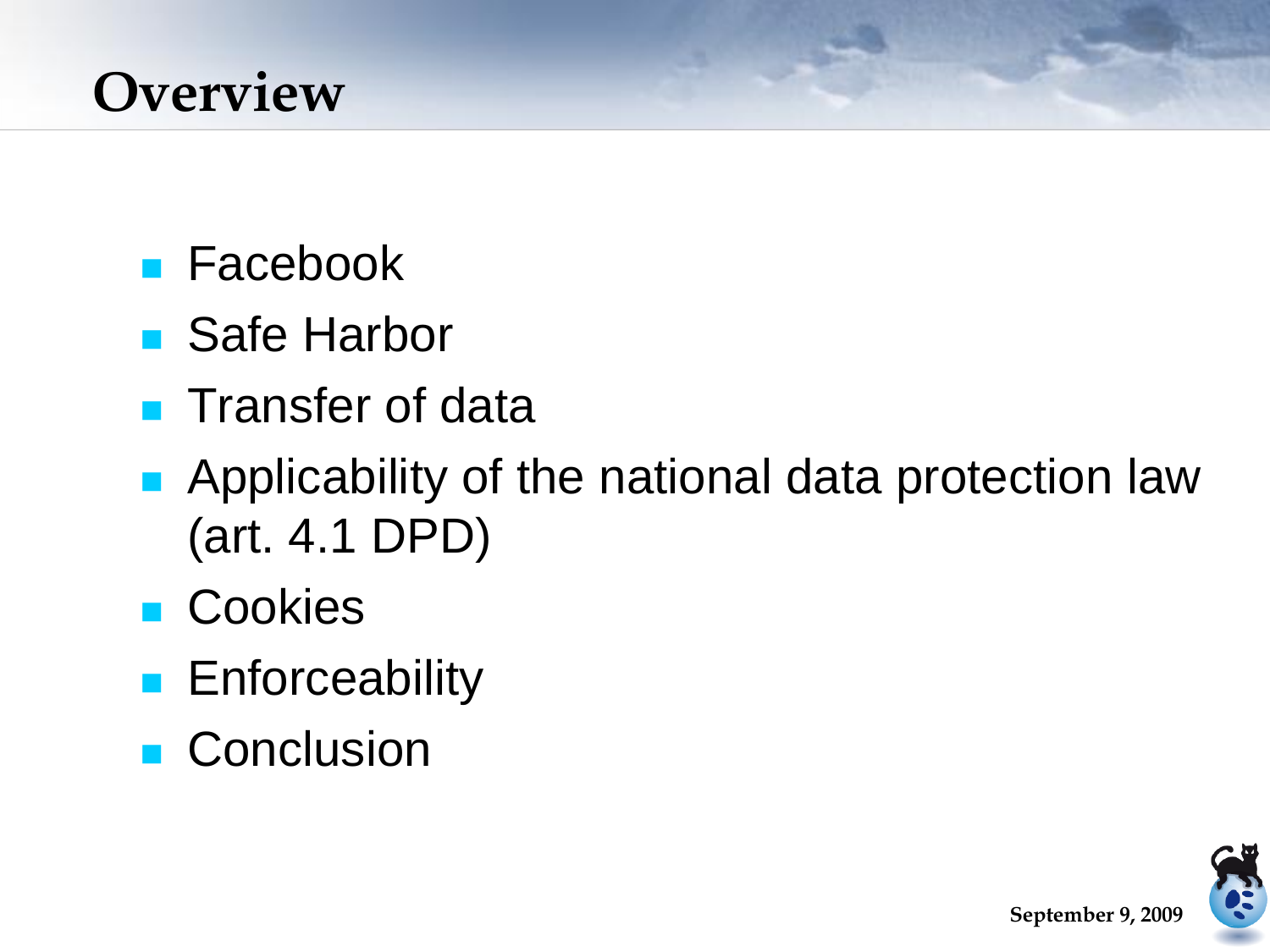# Facebook

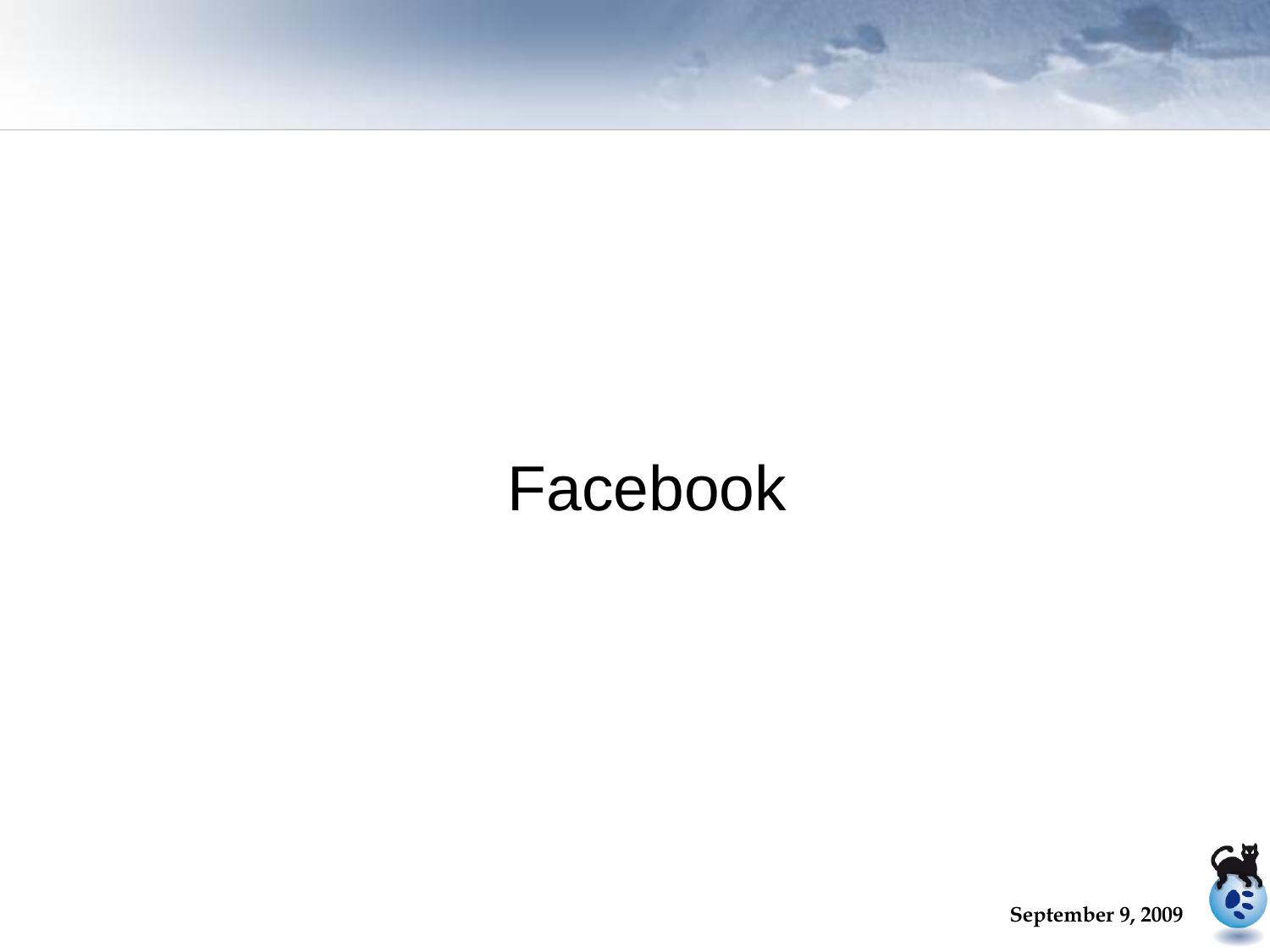### **The most popular SNS in Europe**

"… online communication platforms which enable individuals to join or create networks of like-minded users."



n all Europe[an countries:](http://centralillinoisproud.com/media/jpg/facebook2009-04-21-1240343633.jpg)



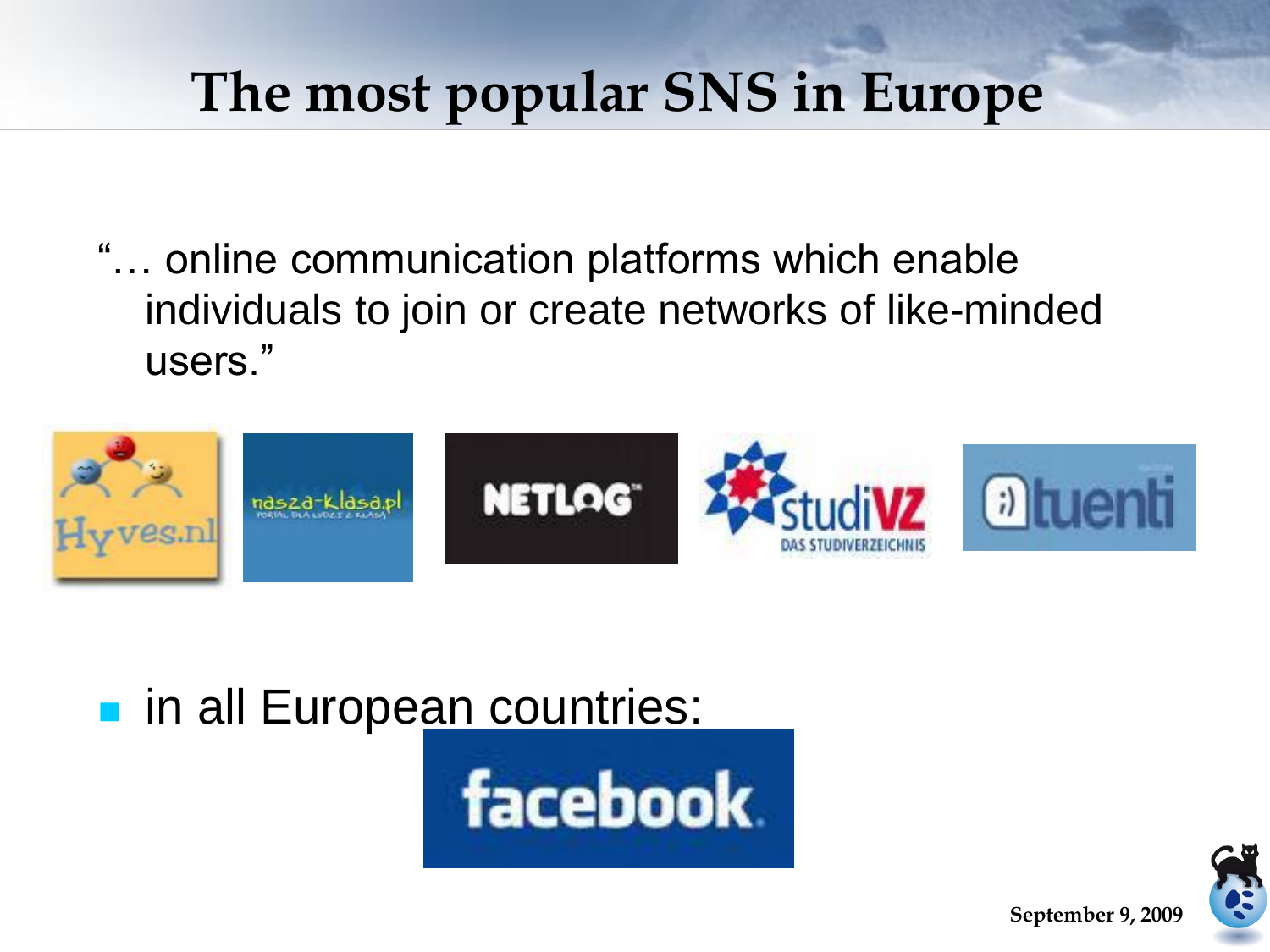### **Facebook – number of active users**

### ■ More than 250 million active users



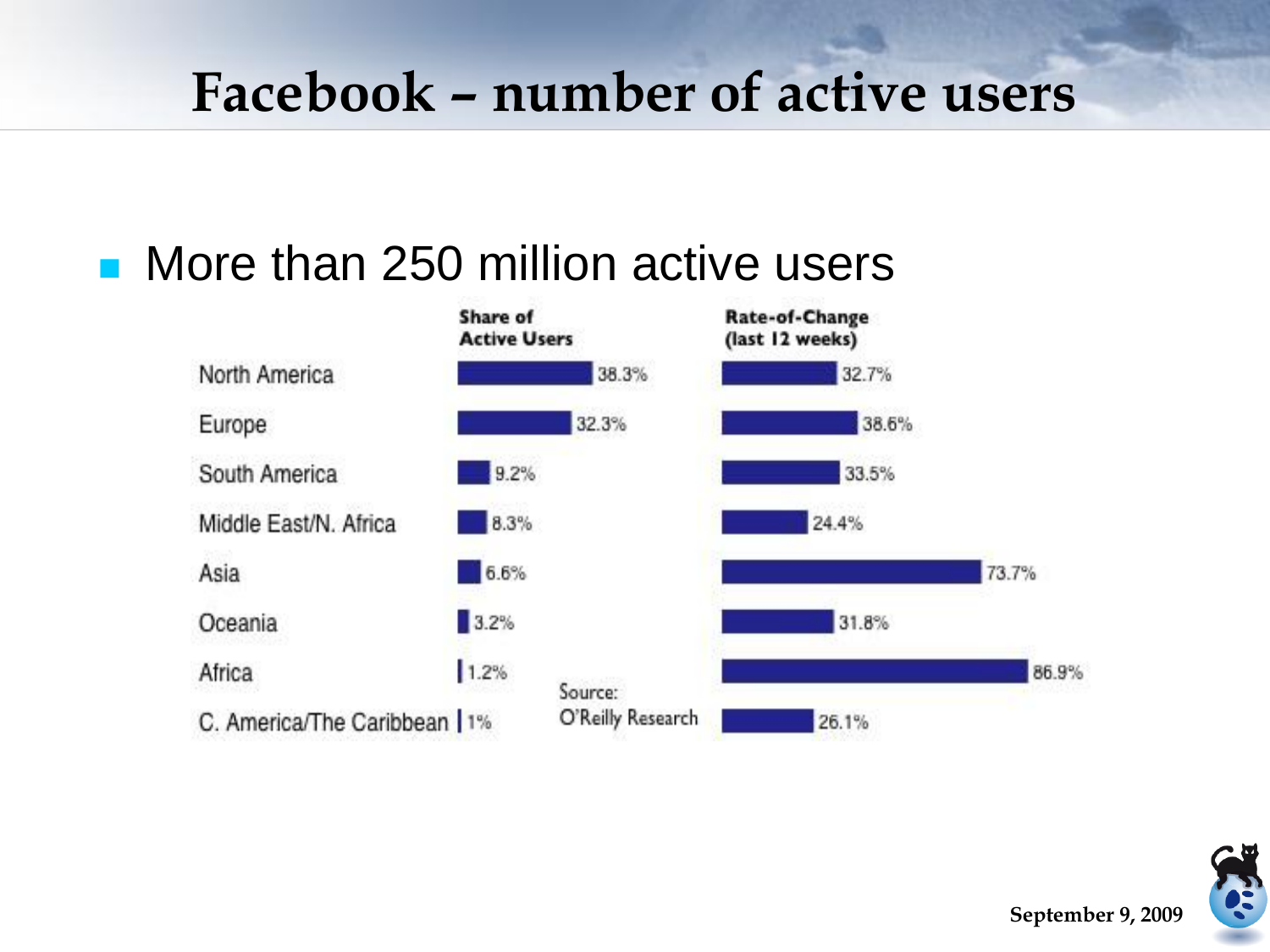#### **Facebook – member of Safe Harbor Program**

"We participate in the EU Safe Harbor Privacy Framework as set forth by the United States Department of Commerce."





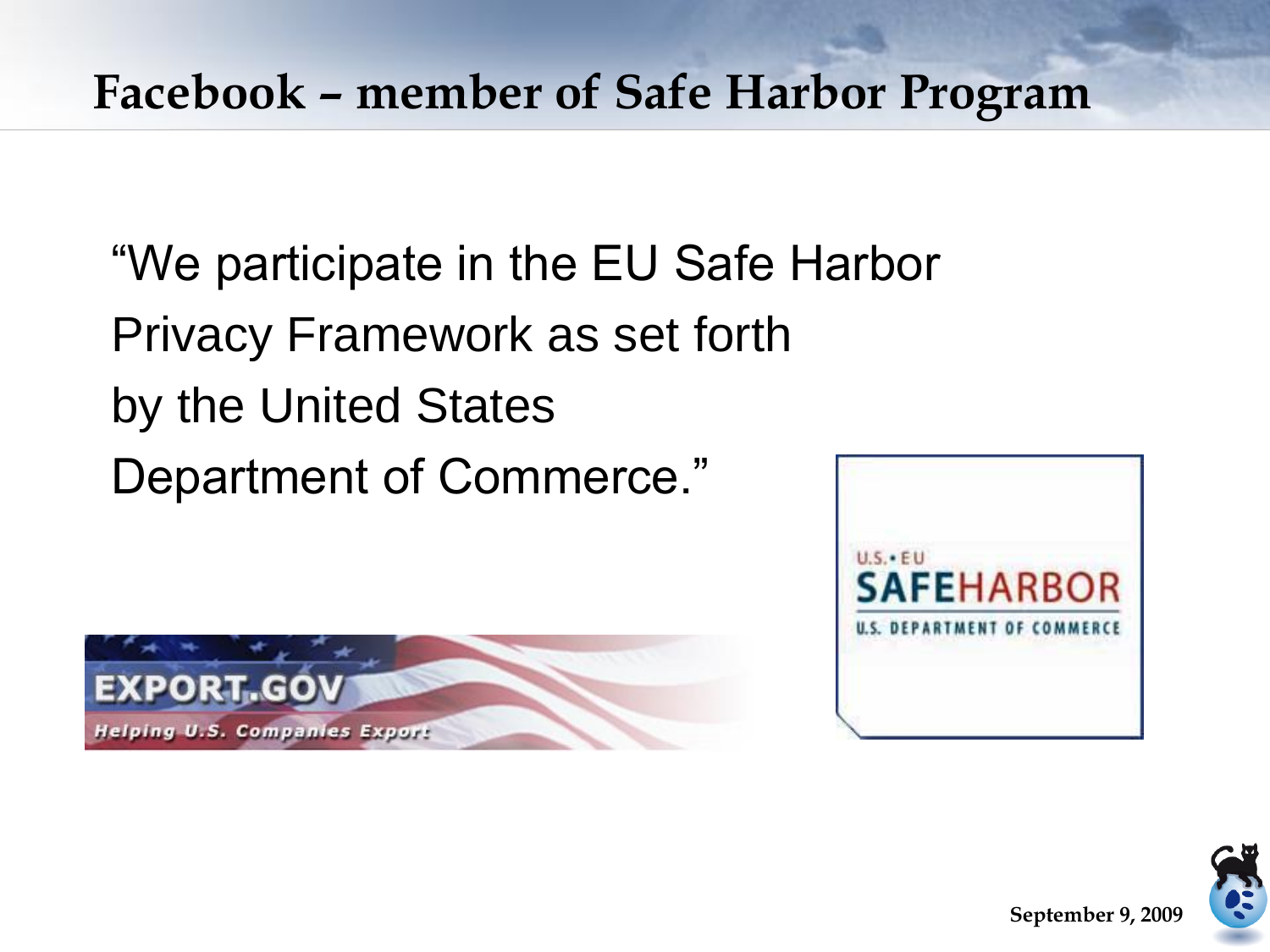# Safe Harbor Program

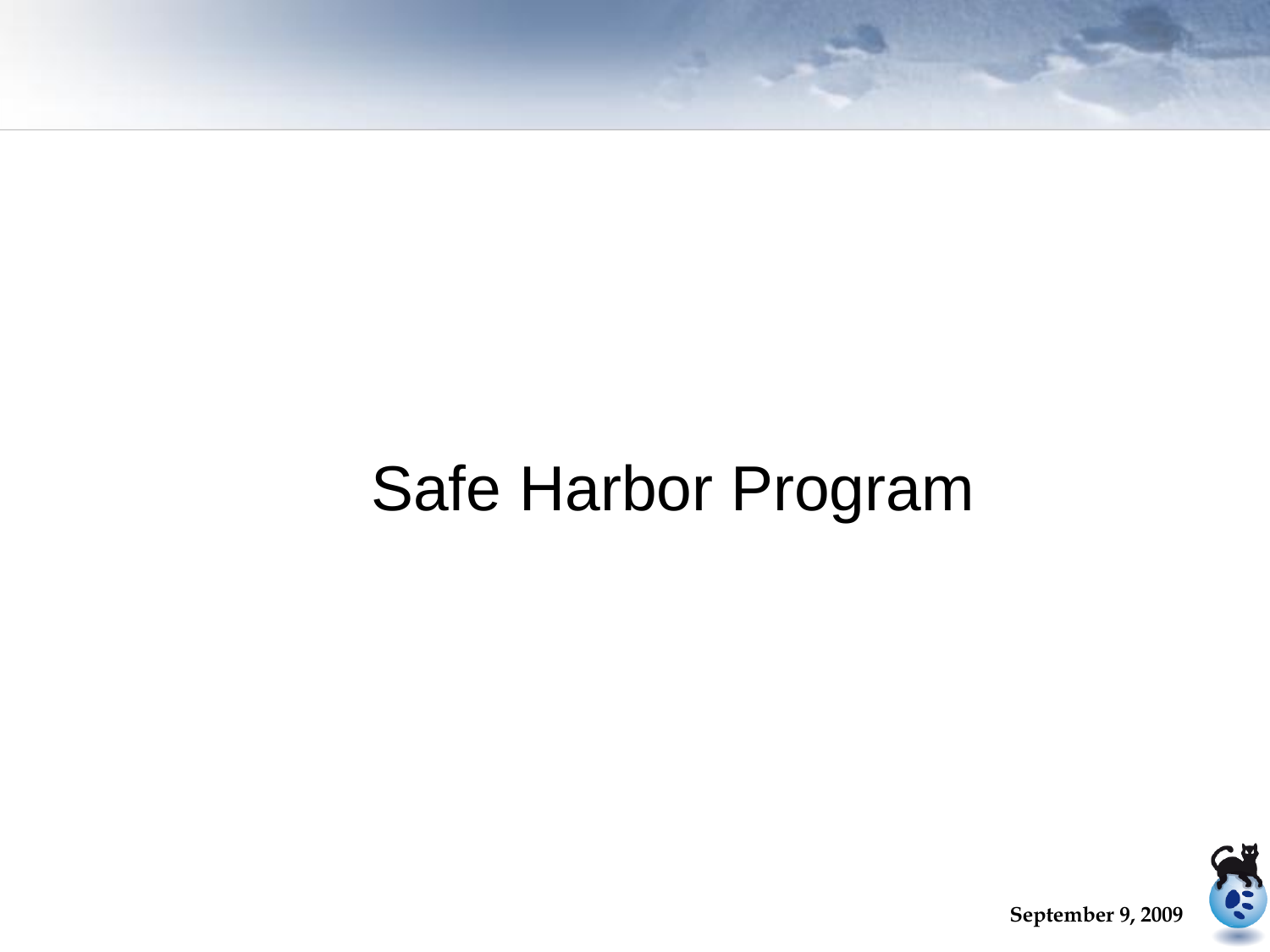### **Safe Harbor Program - origins**

- **Transfer of data from EU to other countries** which do not guarantee an adequate level of protection is prohibited
- **Art. 25.6 DPD allows for transfers of data to** third countries under a presumption of adequacy of protection for data

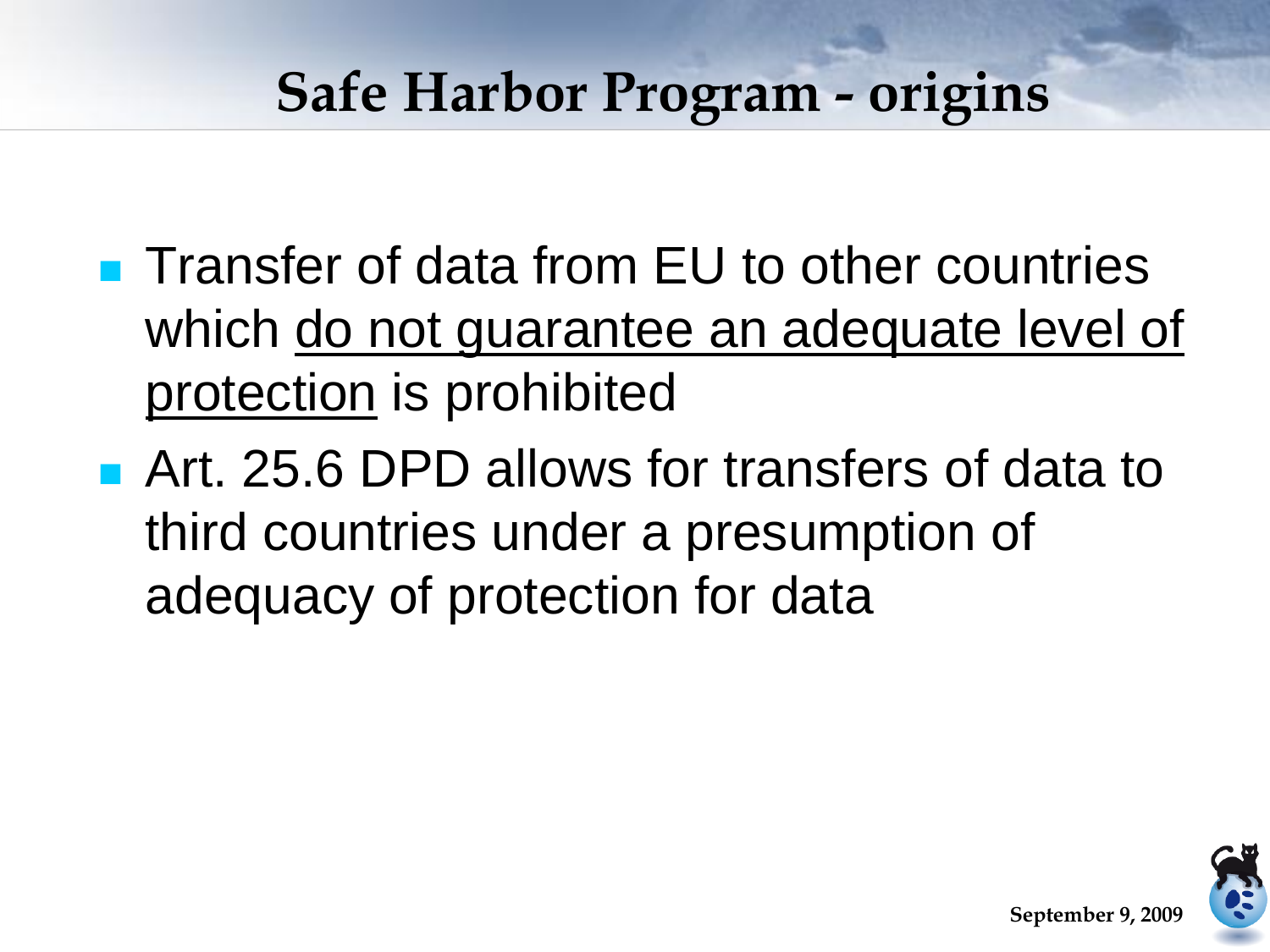### **Safe Harbor Program**

### RESULT:

- possibility to transfer data from Europe to US companies participating in the program
- protection of data in the US by the adequate principles
- **Example 2** enforcement conducted in the United States (as opposed to Europe)

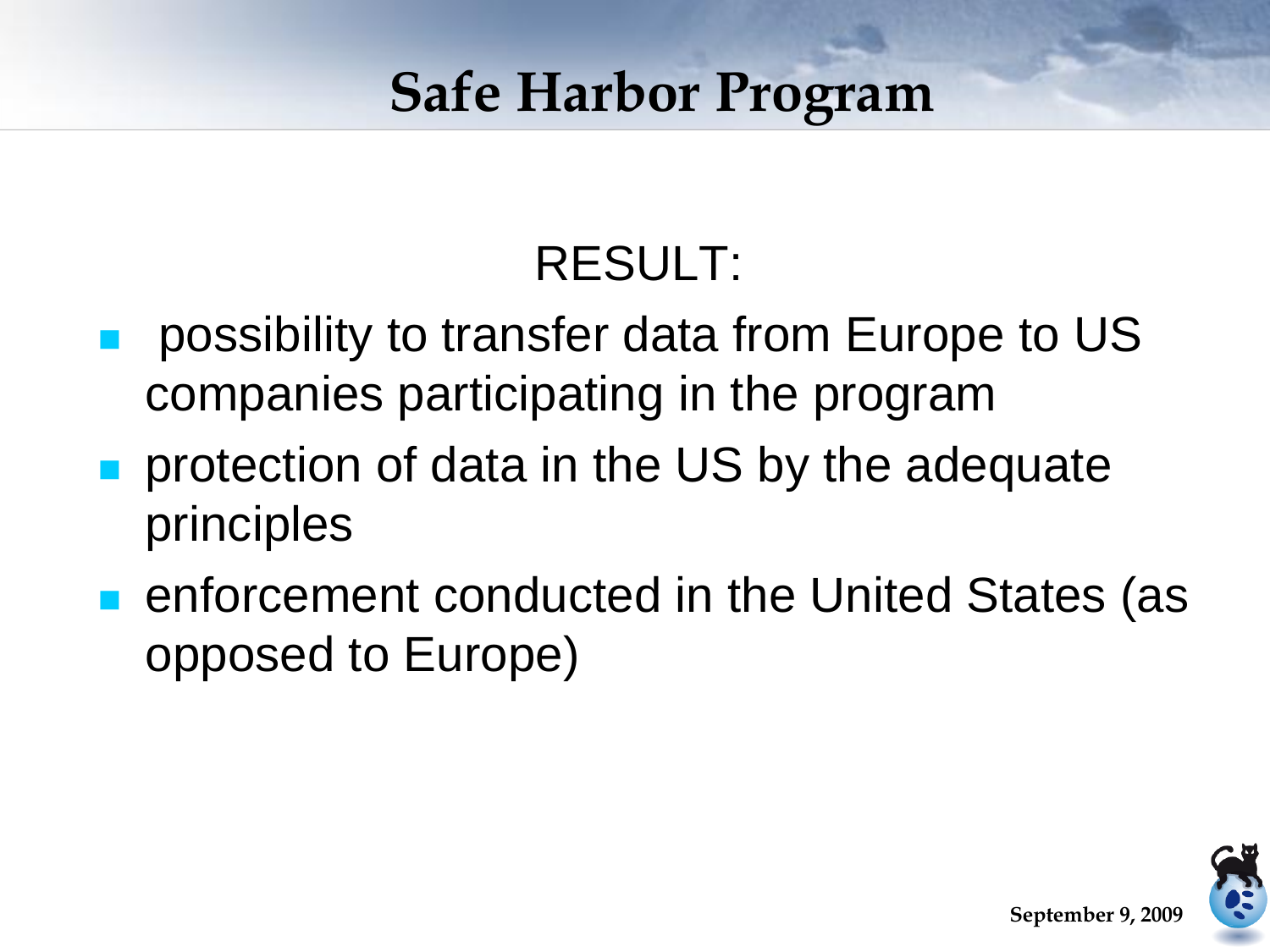# Transfer of data to third countries

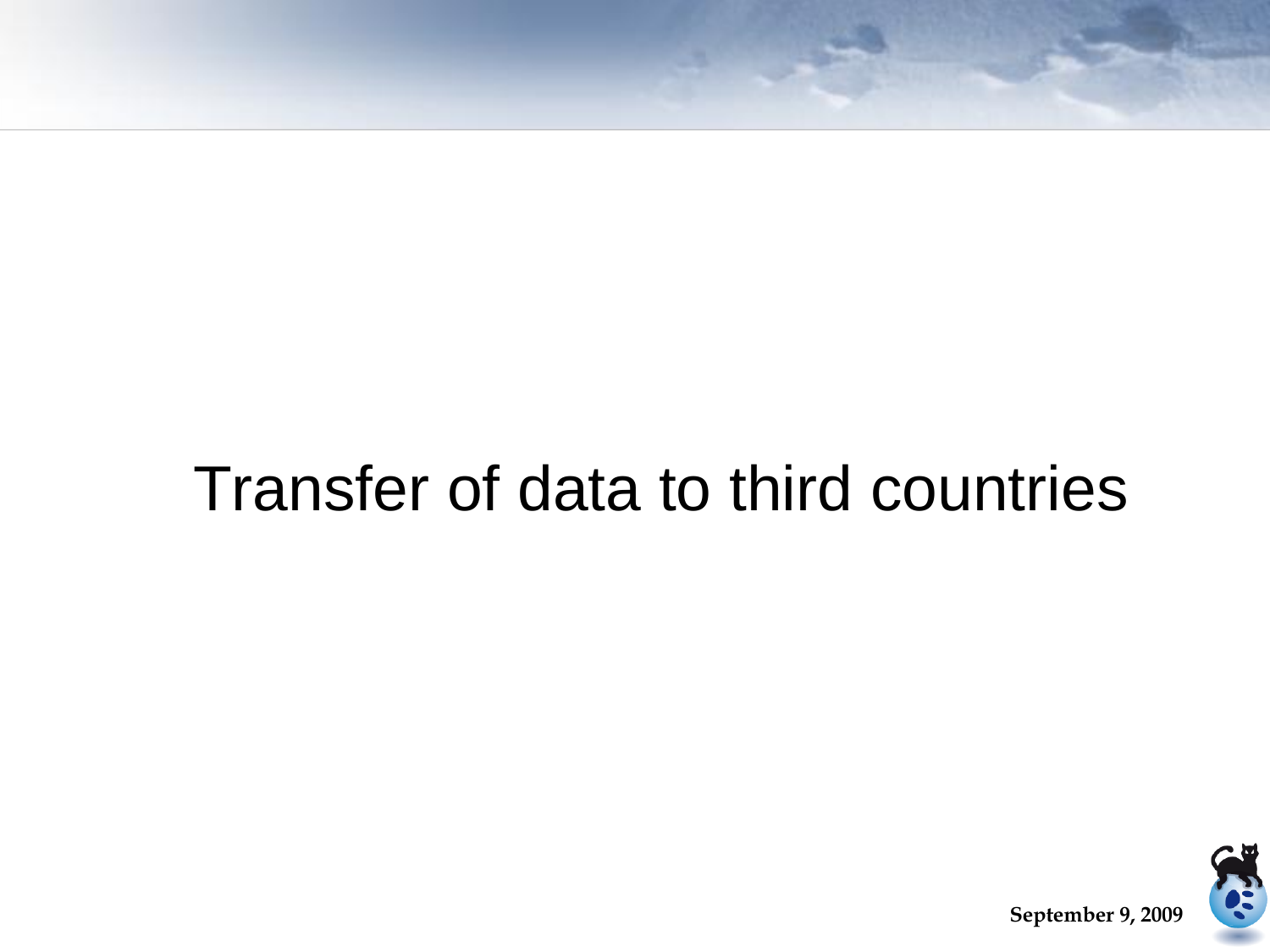### **Transfer of personal data**



Source: Fanny Coudert,

**September 9, 2009**

International Transfers of Personal Data, 07.04.2008

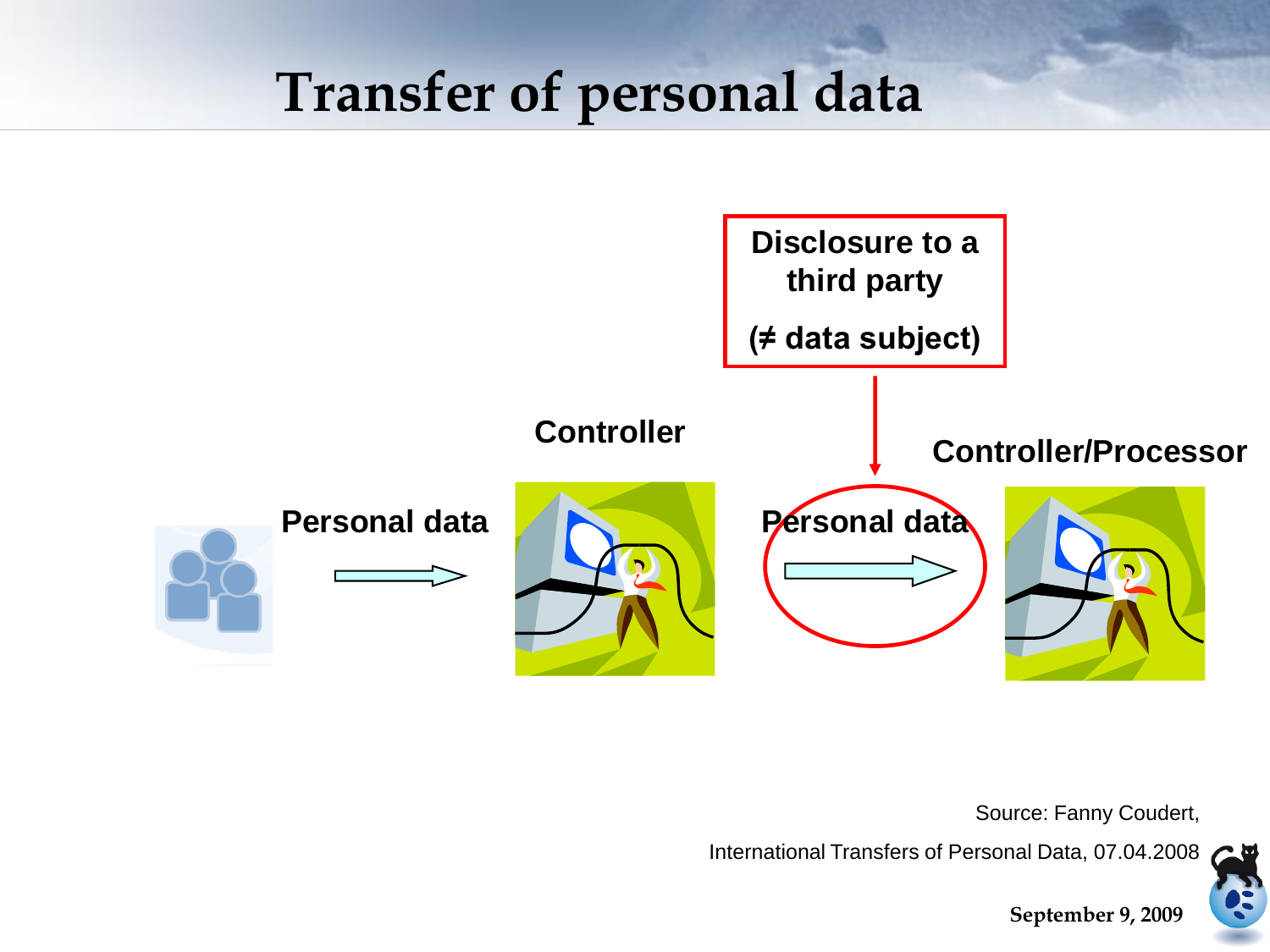#### *International* **transfer of personal data**



**Data Flow**

Source: Fanny Coudert, International Transfers of Personal Data, 07.04.2008

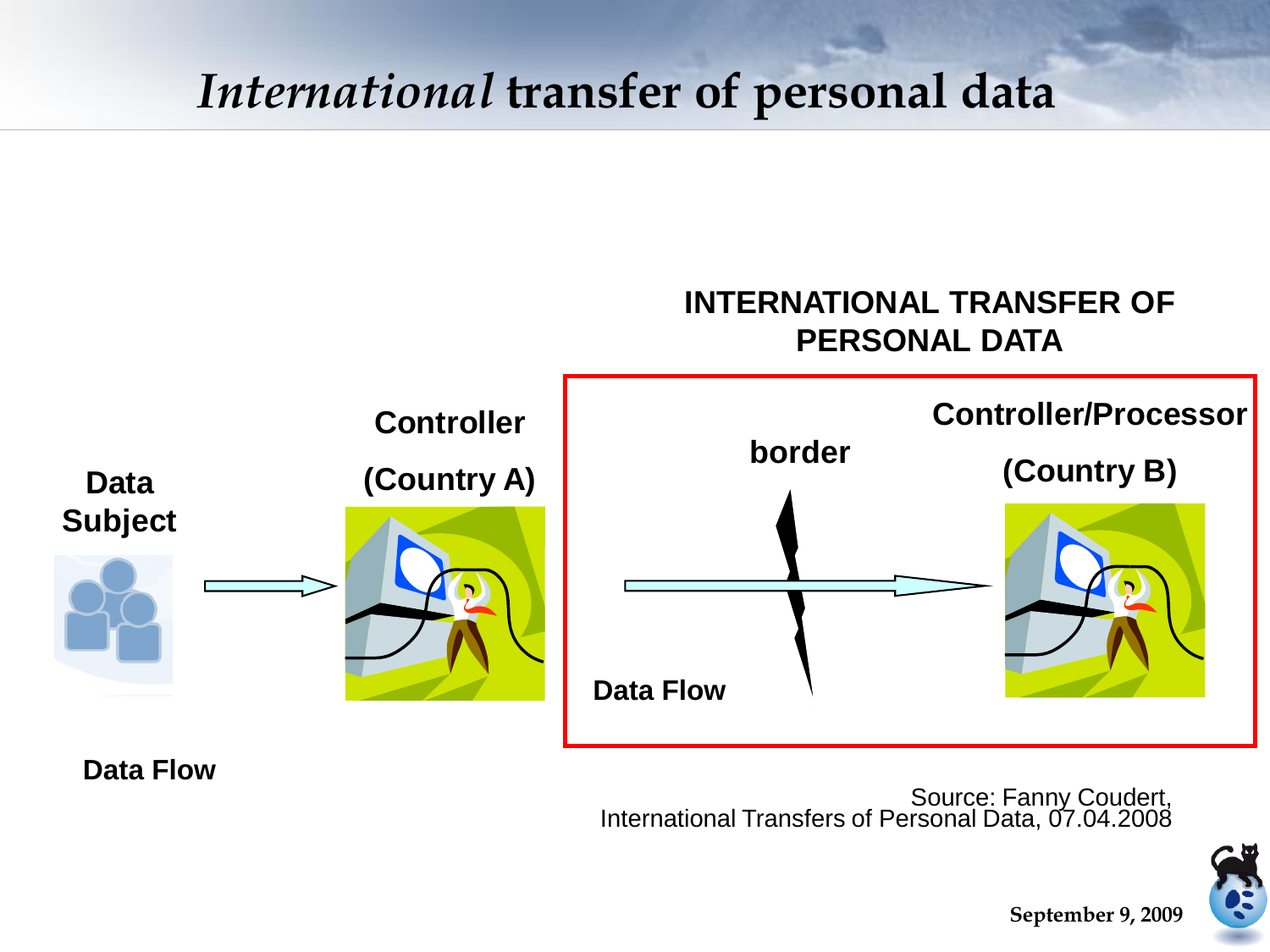#### **Facebook: Disclosure from the data subject to the controller**



#### **This is not a a transfer of personal data**

Source: Fanny Coudert, International Transfers of Personal Data, 07.04.2008

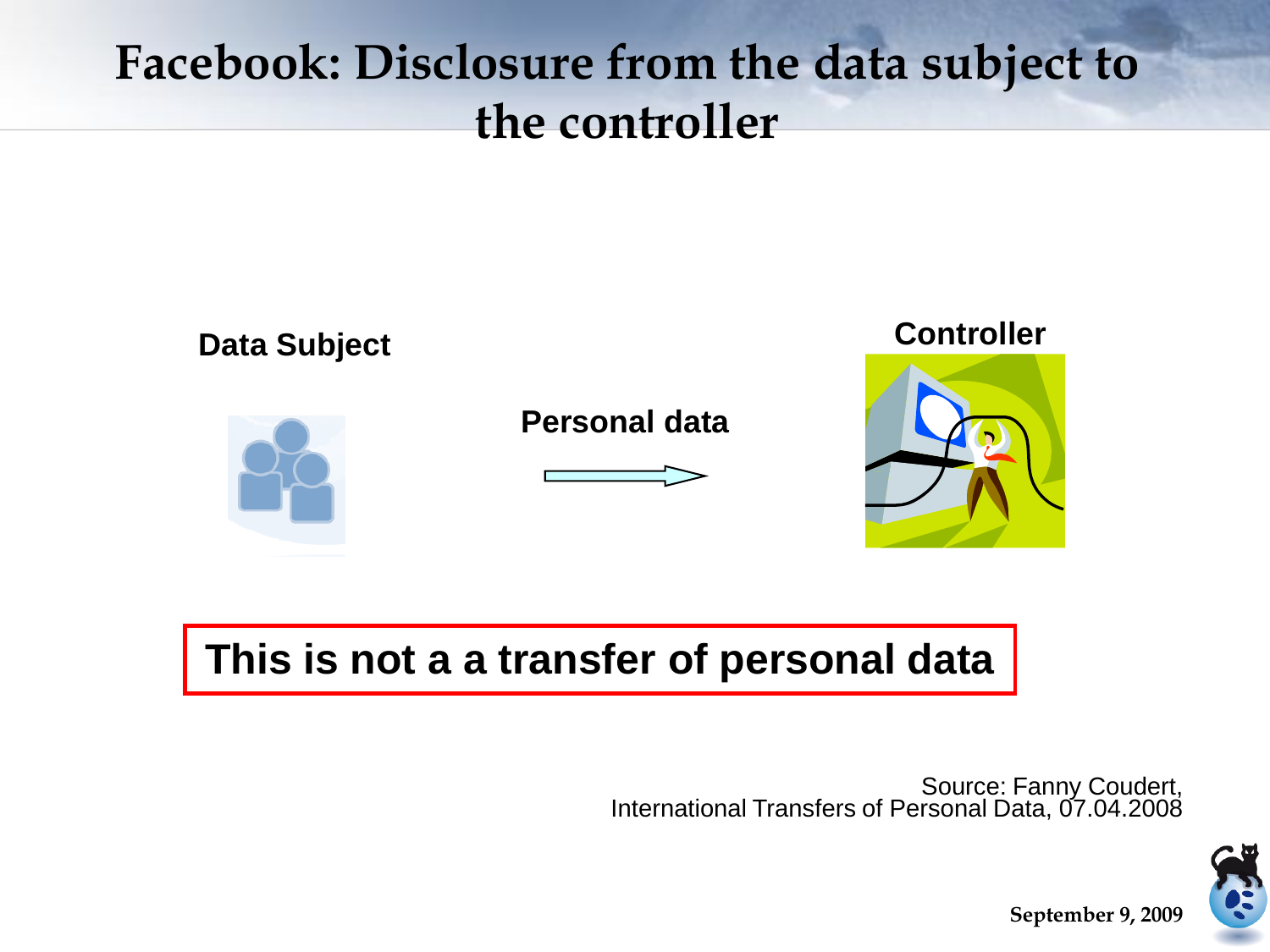# **Interim Conclusion #1**

Subscription to Safe Harbor does not imply a commitment to compliance with the EU law!



**September 9, 200** 

Only a commitment to compliance with the US voluntary program!



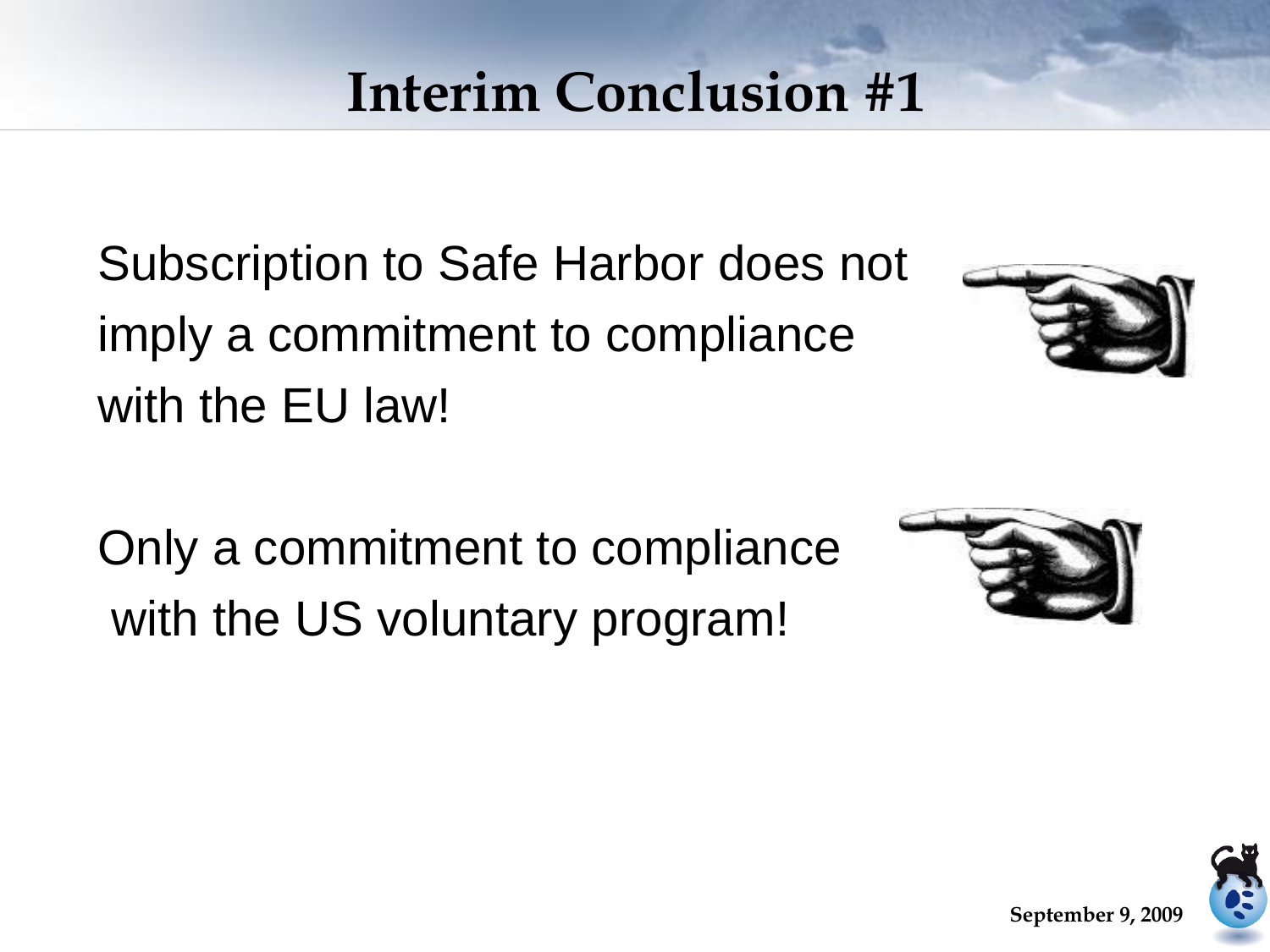# Art. 4. 1 DPD

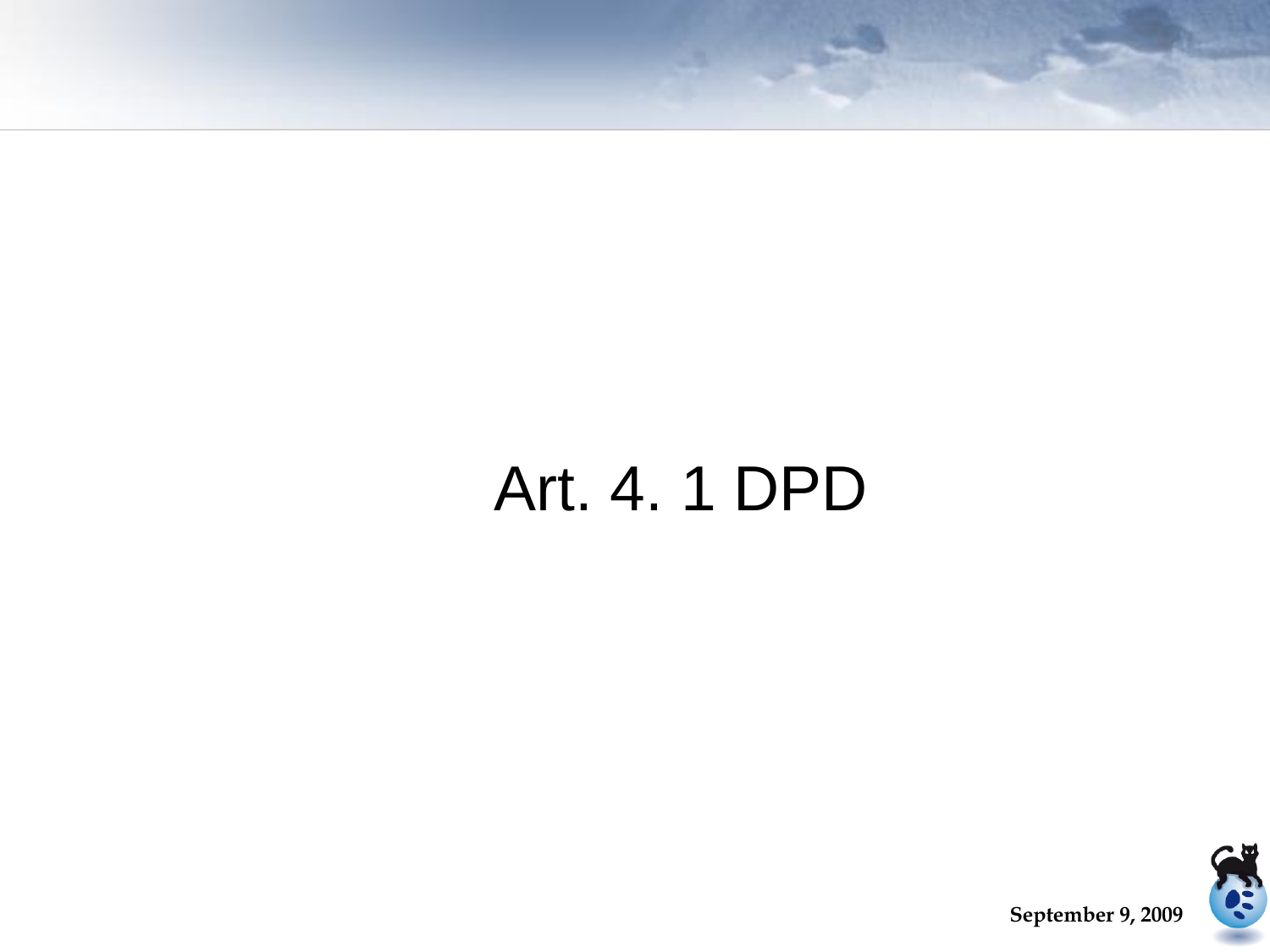### **Art. 4.1 (c )DPD -The specific choice of law rule**

- Application of the national provisions to the processing of personal data
- **Notally 19 September is not established on** Community territory and,
- **for purposes of processing personal data makes** use of equipment, automated or otherwise,
- situated on the territory of the said Member **State**

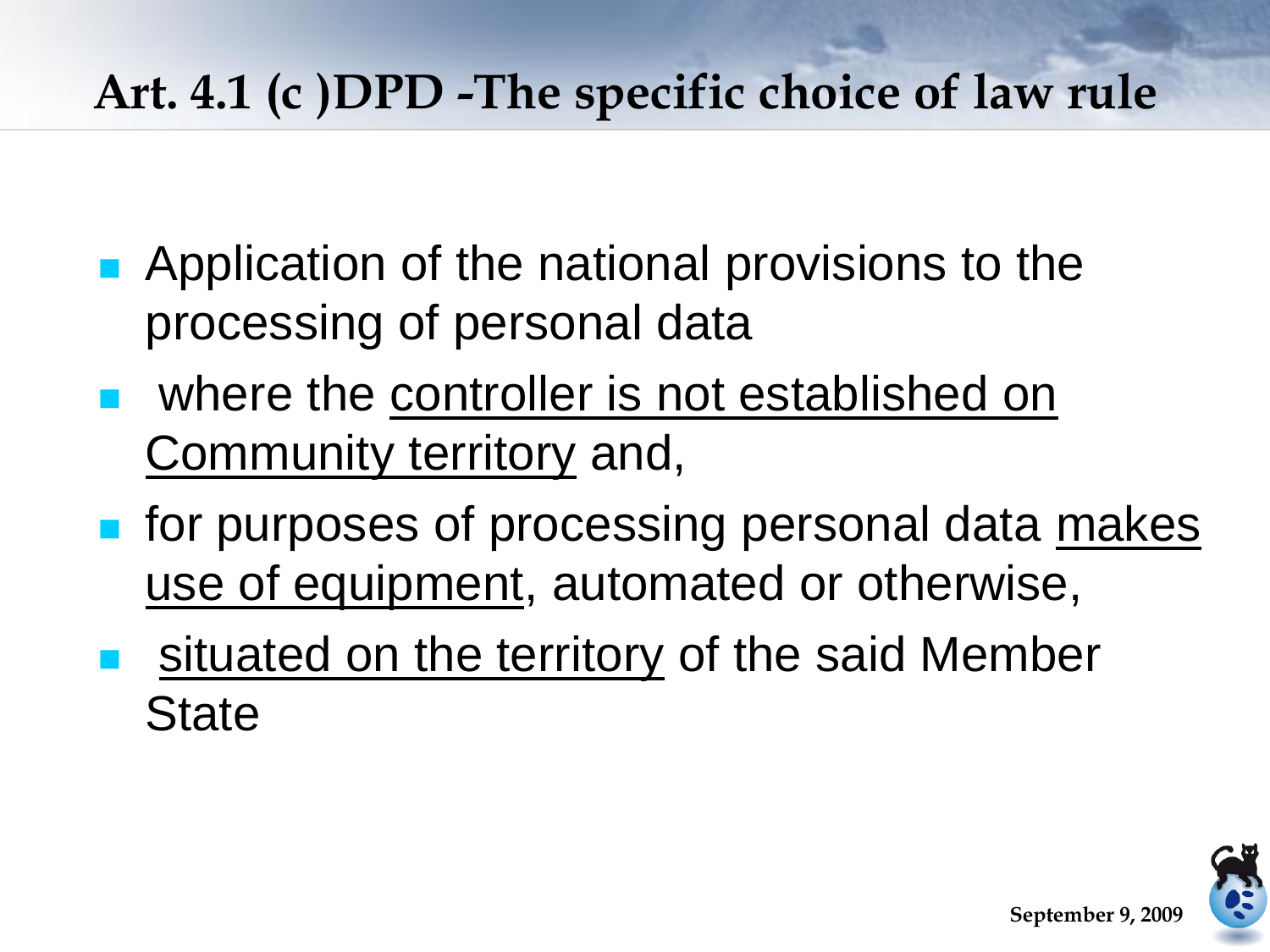# **What is equipment?**

- **at the disposal of the controller for the** processing of personal data
- **does not have to be a full control**
- the controller determines which data are collected, stored, transferred, altered etc., in which way and for which purpose

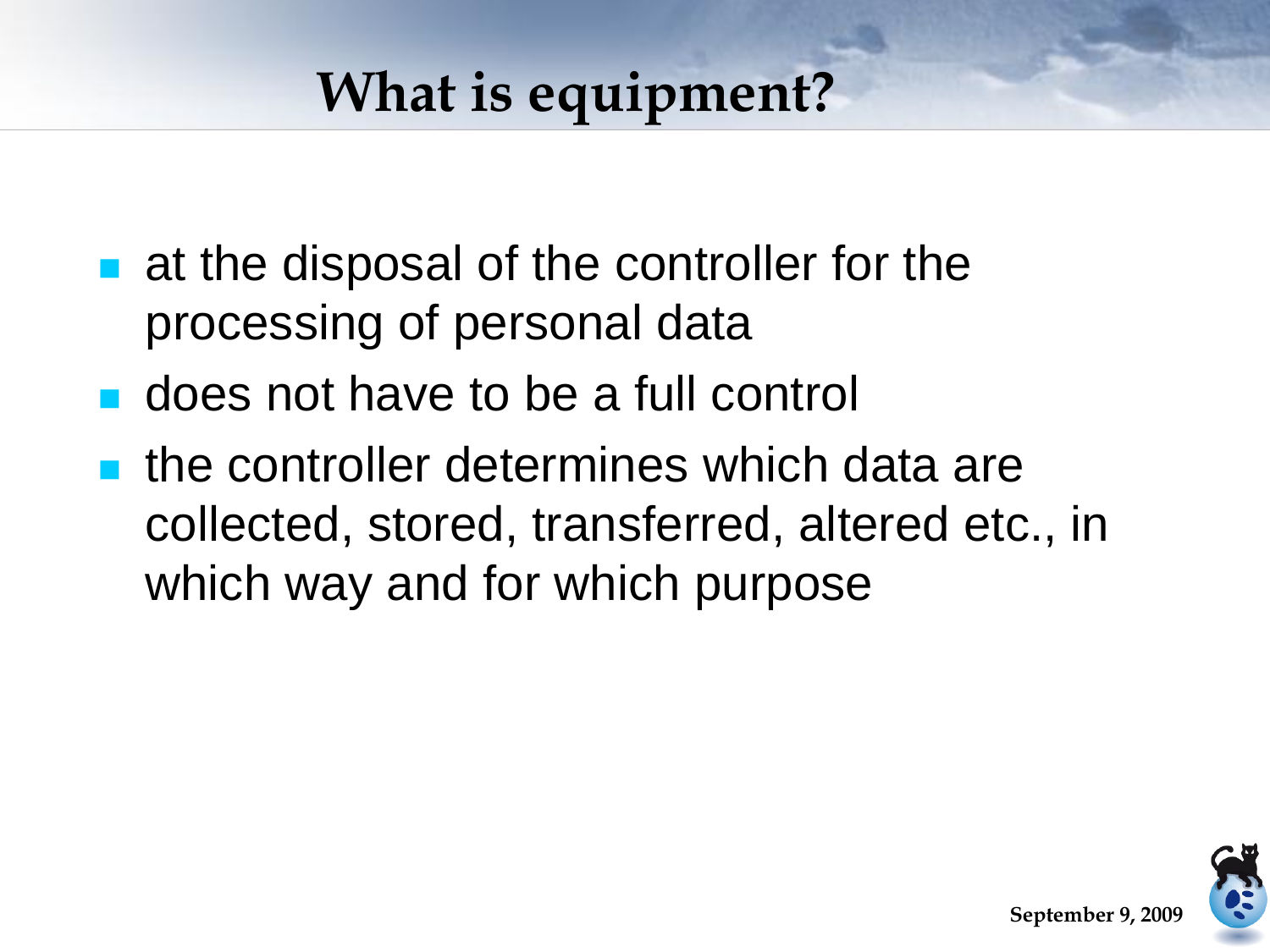# **Cookies**

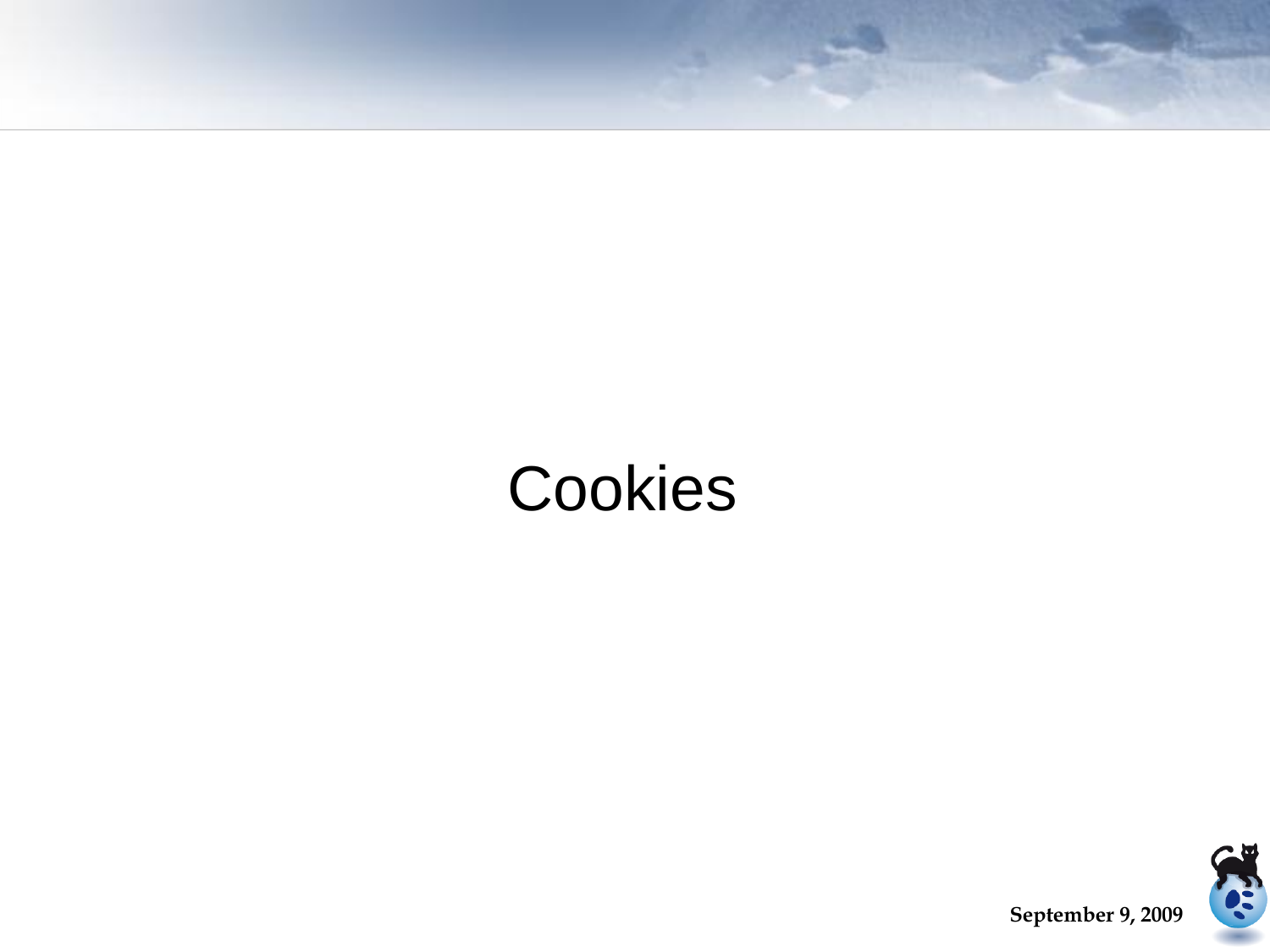#### **Application of EU data protection law to non-EU based websites**

- **the national law of the Member State where the** user's personal computer is located applies
- to the collection of his personal data
- **by placing cookies** on his hard disk.



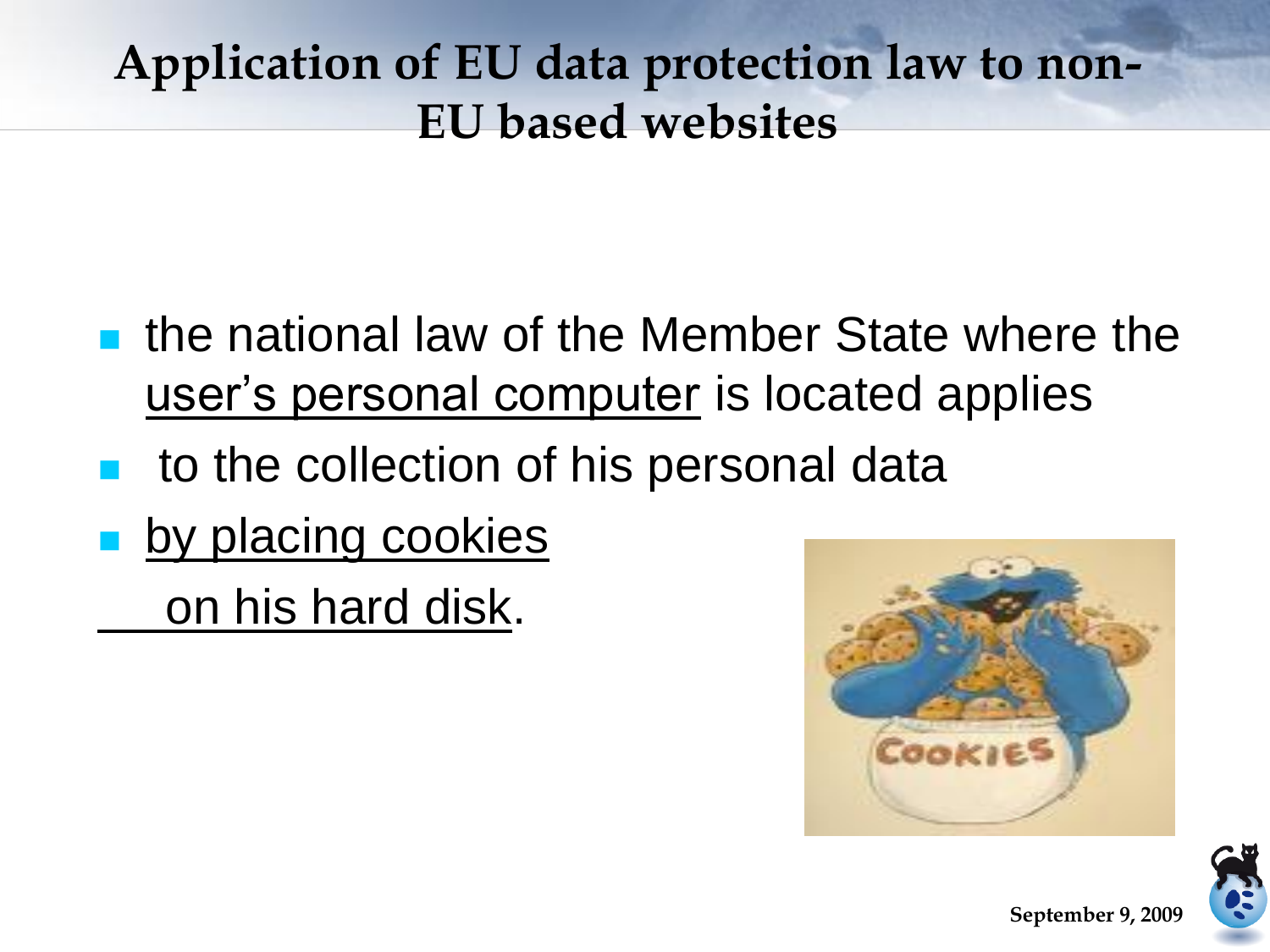# **Art. 4.1 (c )DPD - Consequences:**

- **Protection of EU users when dealing with any** website using cookies
- **Requirement to comply with each national data** protection law of every Member State when the website's users are located
- **For Facebook: a necessity to comply with all** national data protection laws of 27 MS

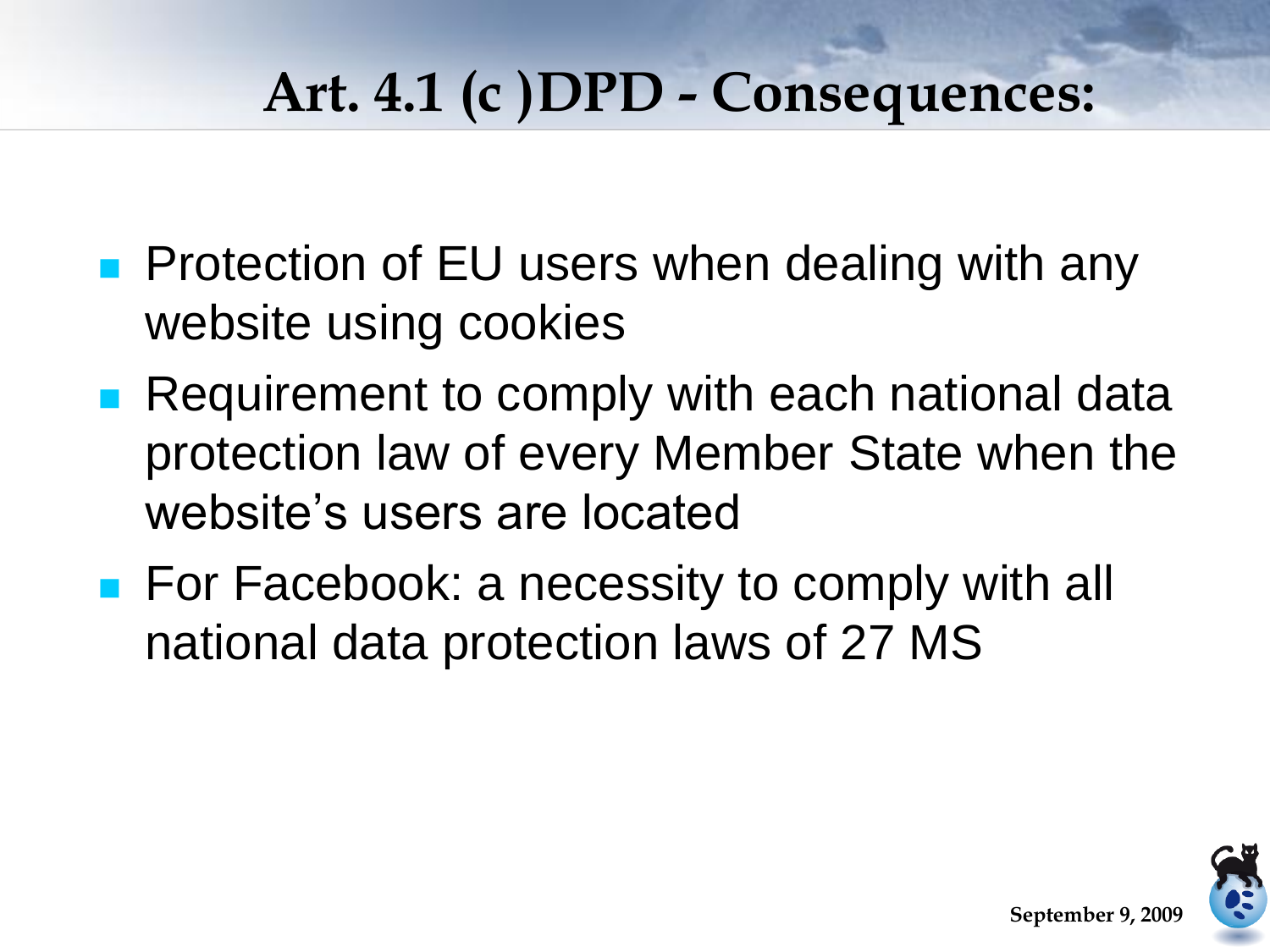# **Art. 4.1 (c ) DPD - Criticism:**

■ Not pragmatic, impossible burden

on the other hand

**Standard requirement in an off-line setting** 

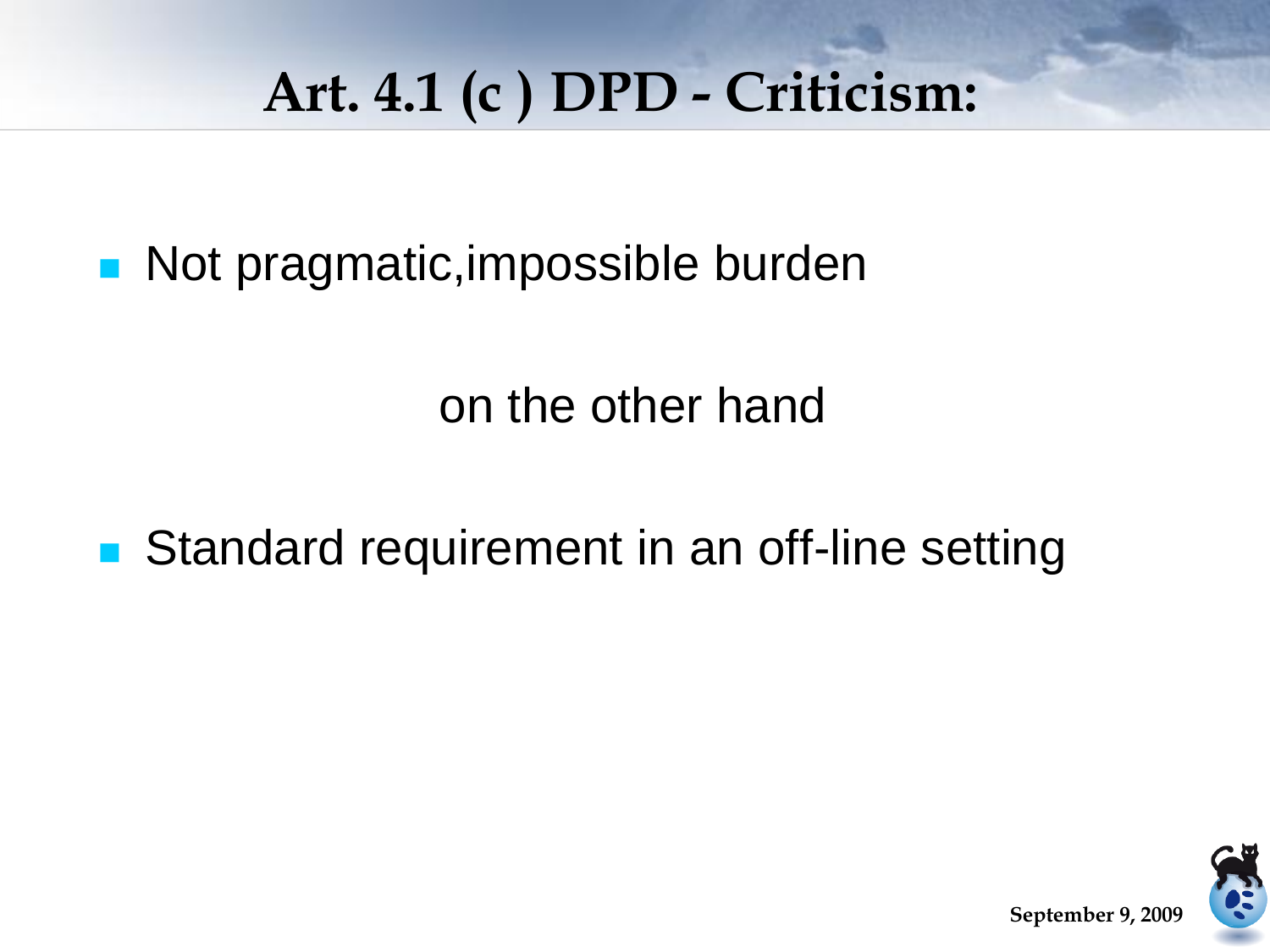### **Application of EU data protection law to SNS:**

- **The provisions of the DPD apply to SNS** providers in most cases
- even if their headquarters are located outside of the EEA.

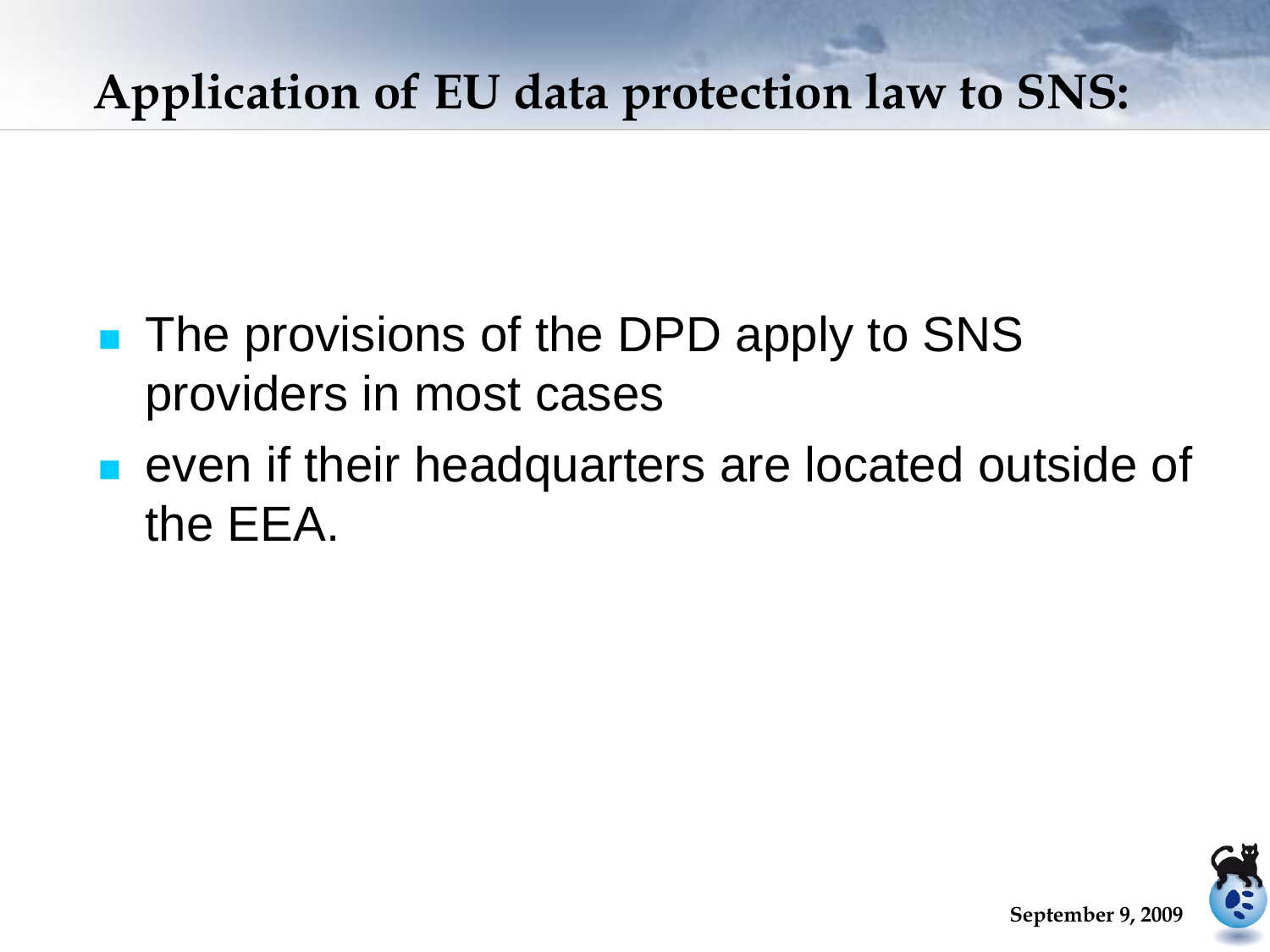### **Limits of the cookie solution:**

- Art. 5.3 e-Privacy Directive
- storage of information in the terminal equipment of a user
- **is only allowed on condition that the user**
- is provided with clear and comprehensive information
- **a** and is offered the right to refuse such processing by the data controller

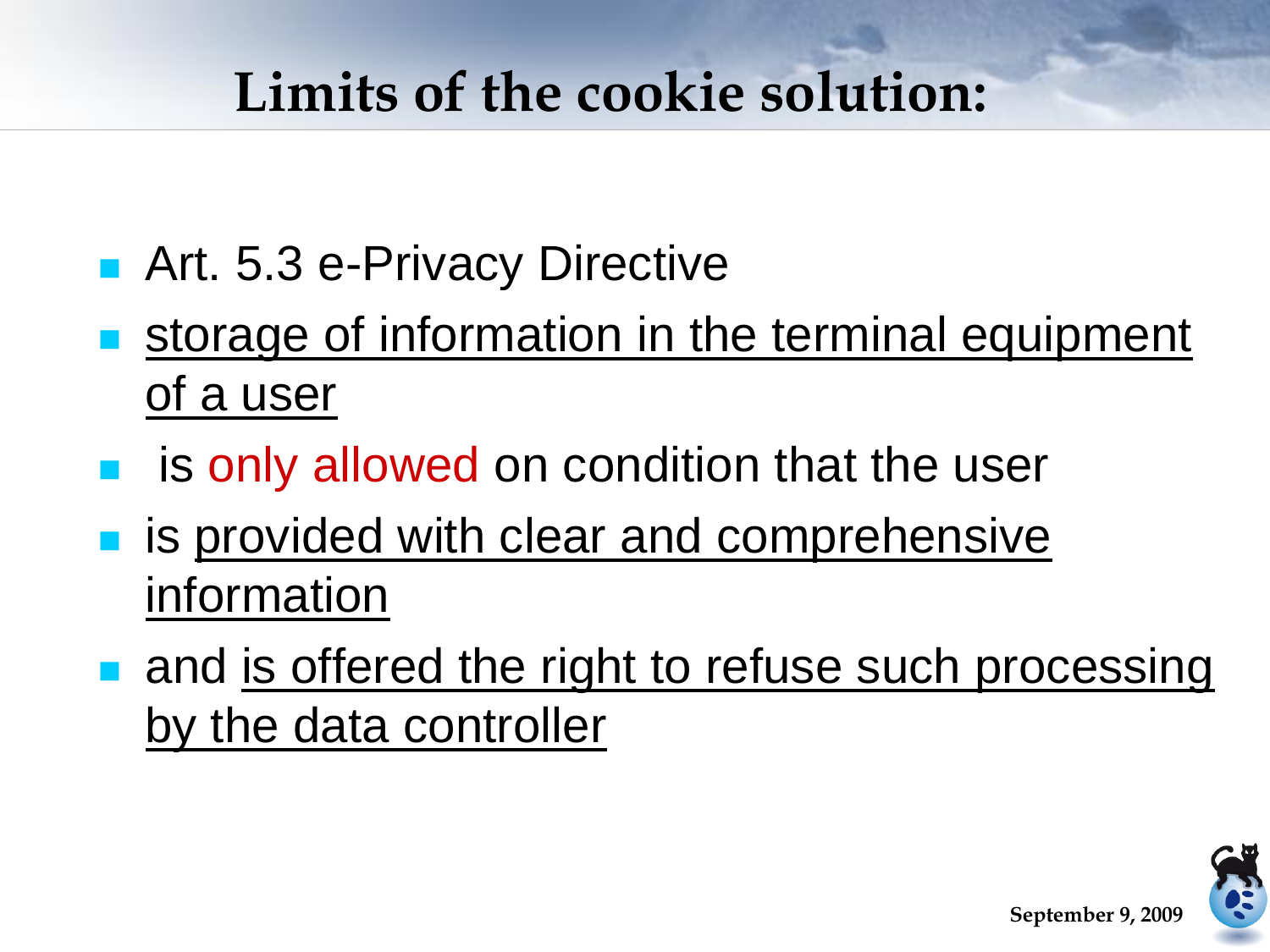### **Paradoxically…**

- **The user can refuse a cookie in a belief that he's** protecting his own privacy
- **If** through that, he deprives himself of the protection granted by the provision of art. 4. 1(c )

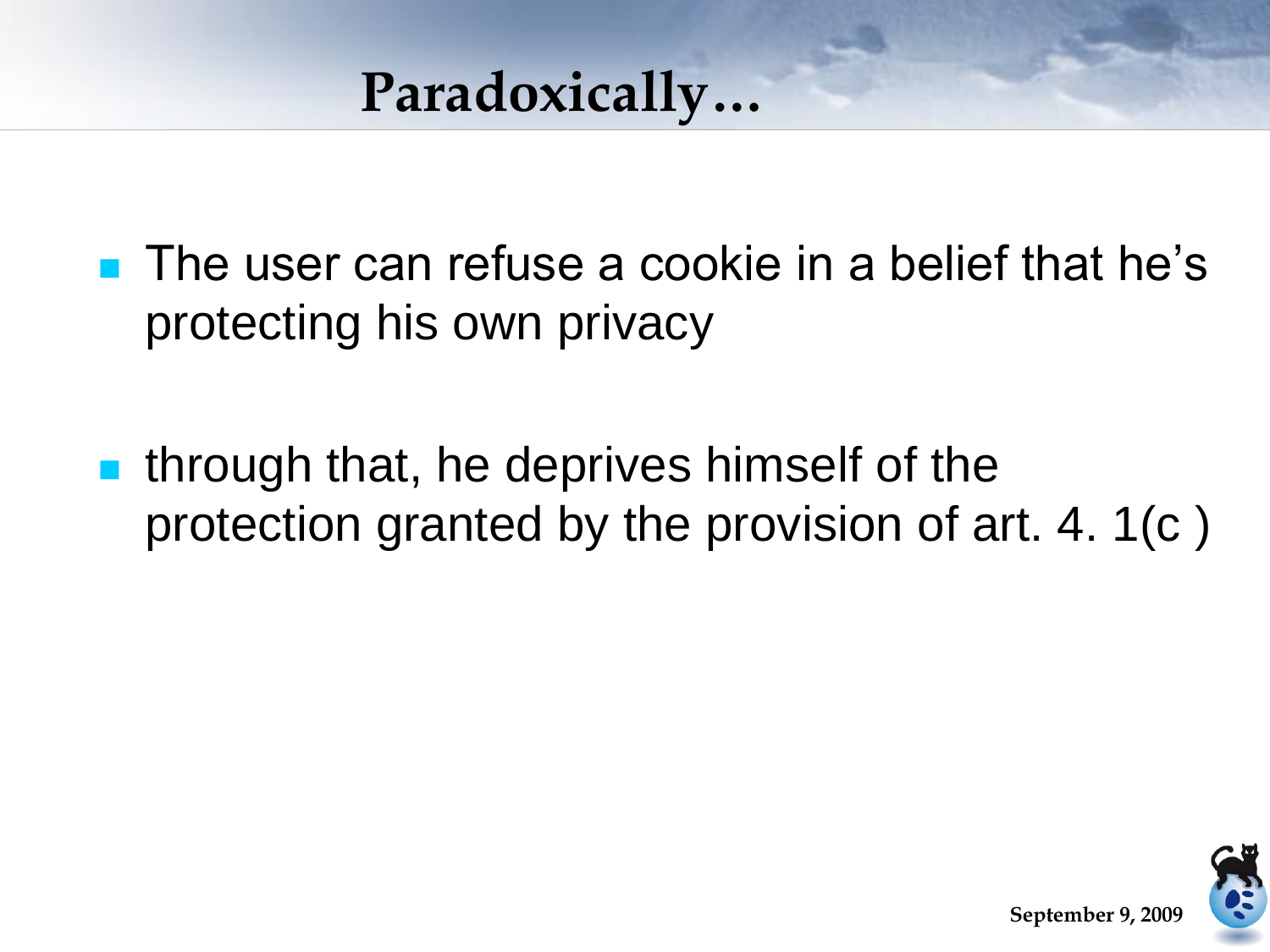### **Interim Conclusion #2**

The protection spread over user by art. 4.1 (c ) is uncertain!



User can remove the protection shield of his national data protection law when refusing installation of cookies!



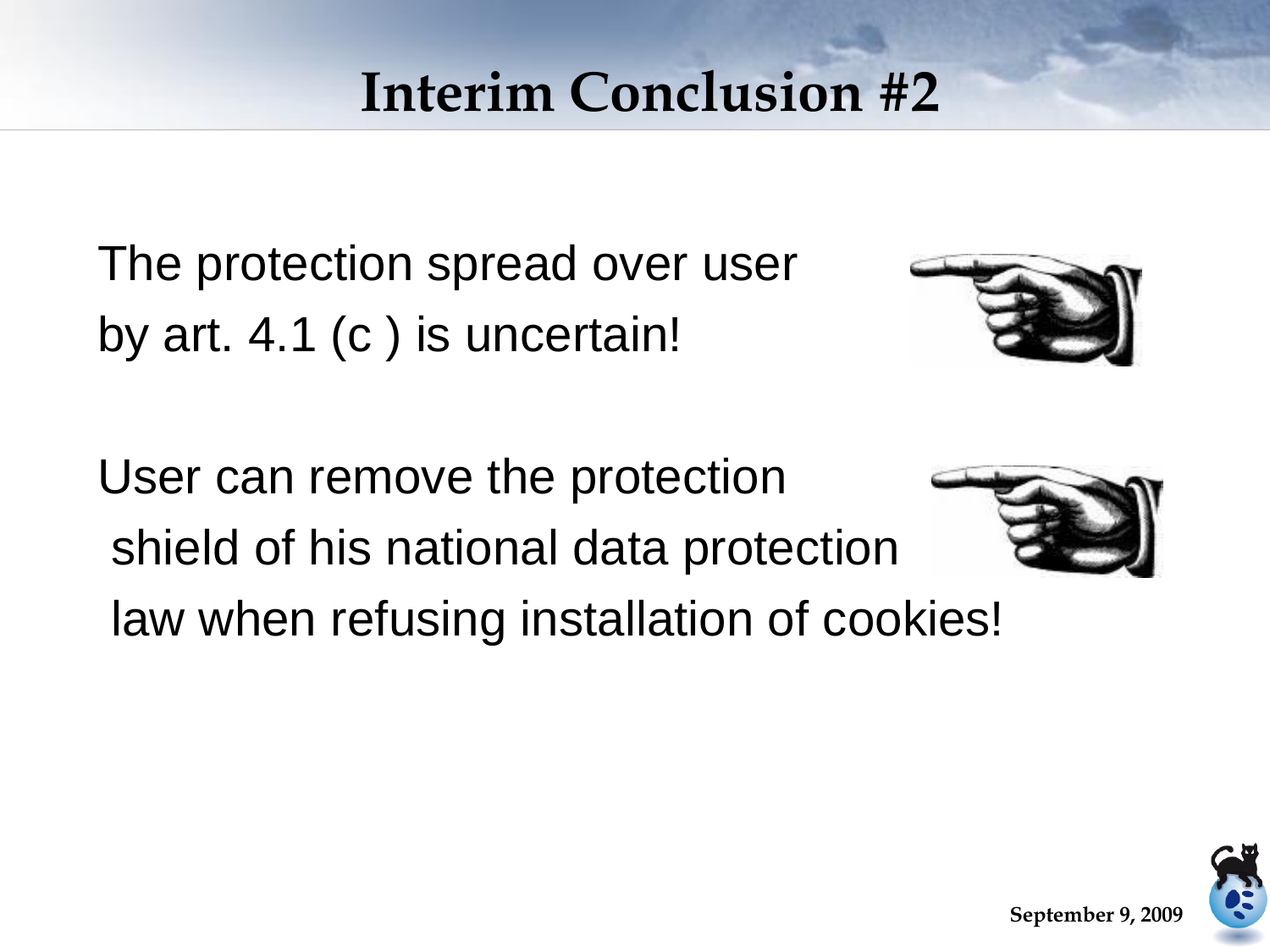# Enforceability

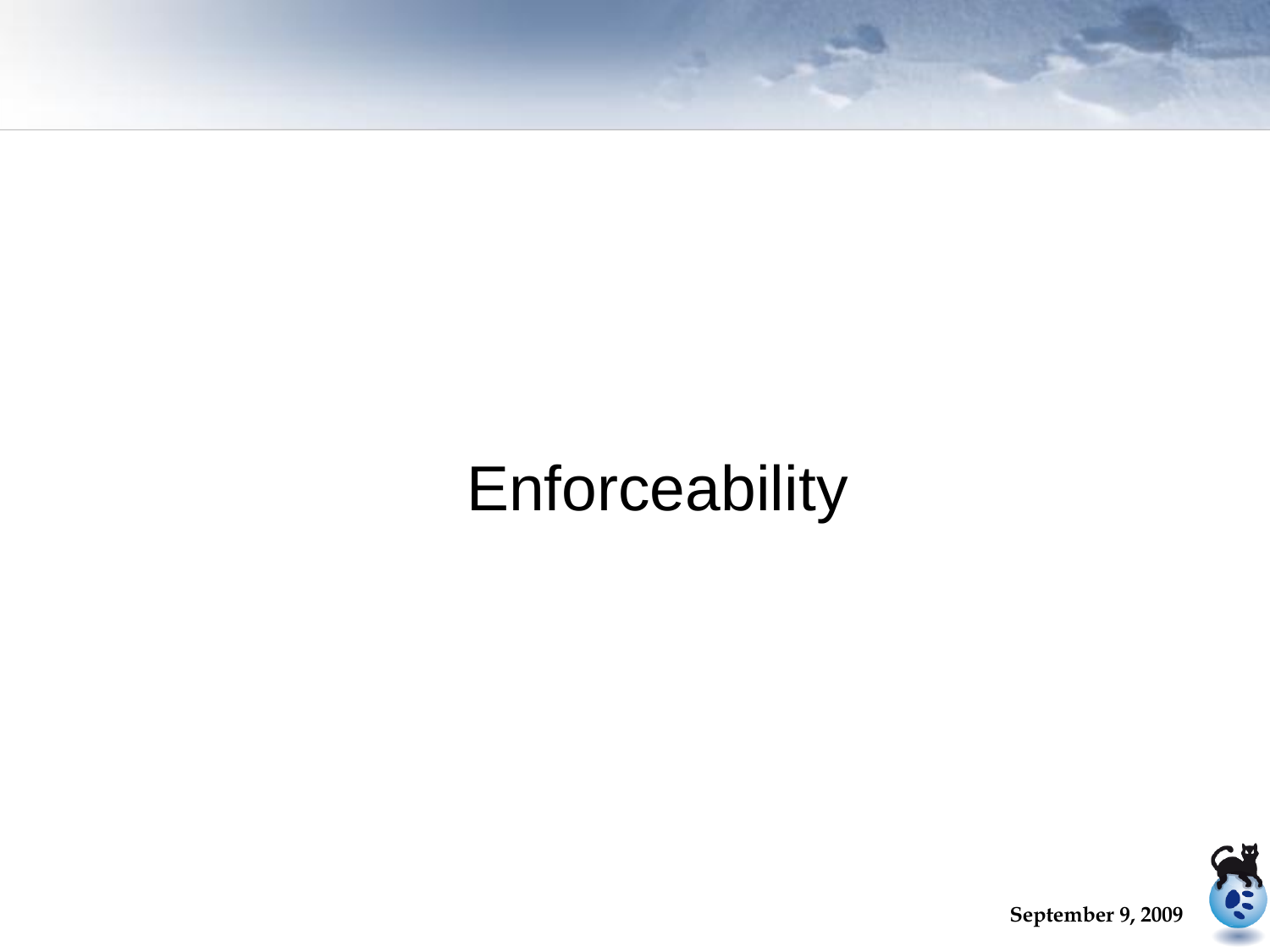#### **More problems with art. 4.1 (c ) - enforceability**

# Application of the national data protection law ≠ Enforcement of the judgment

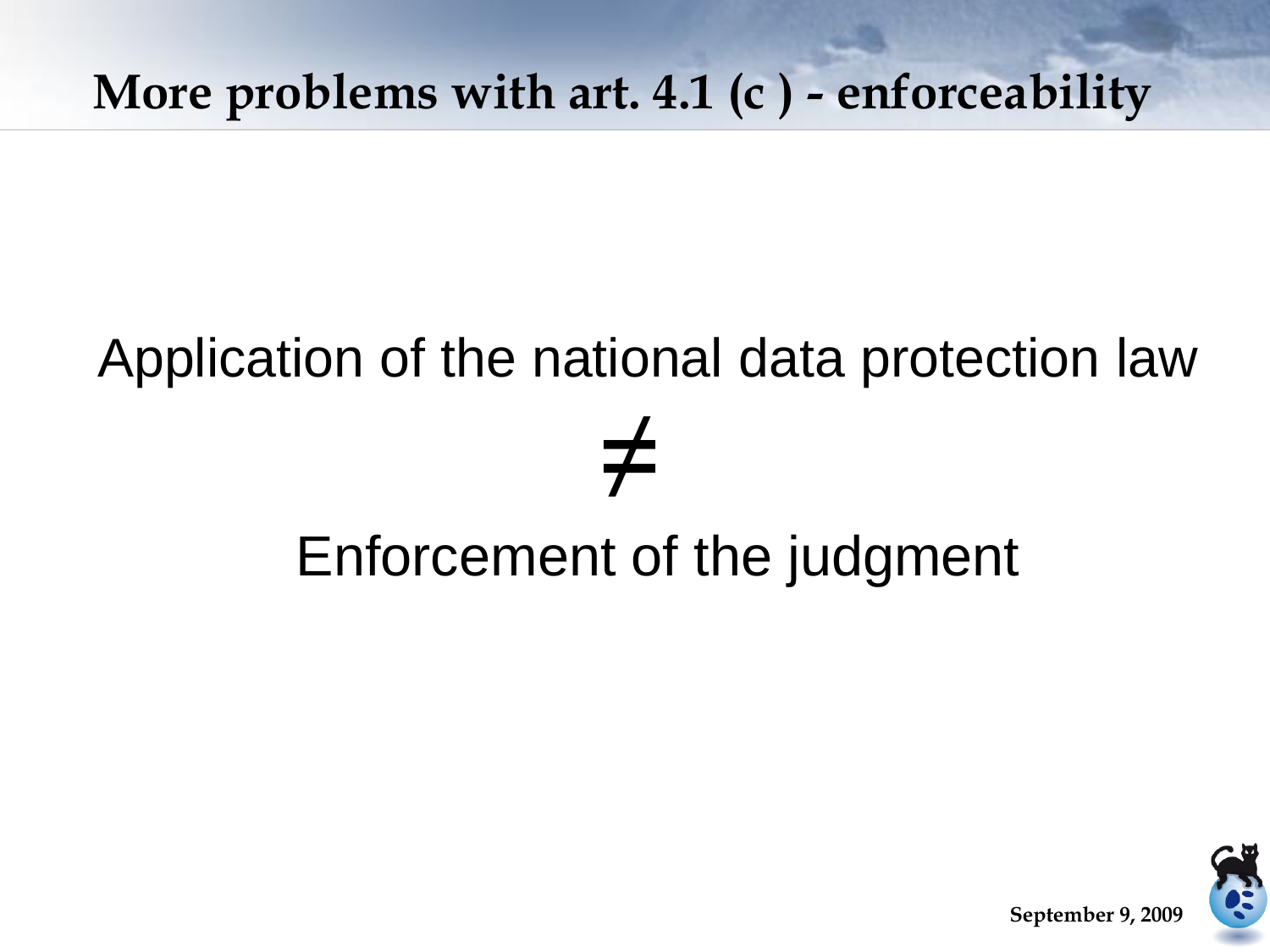#### **More problems with art. 4.1 (c ) - enforceability**

- **The objective: to ensure that individuals receive** protection of their national data protection laws
- necessary
- makes sense
- a reasonable degree of enforceability having regard to the cross-frontier situation involved

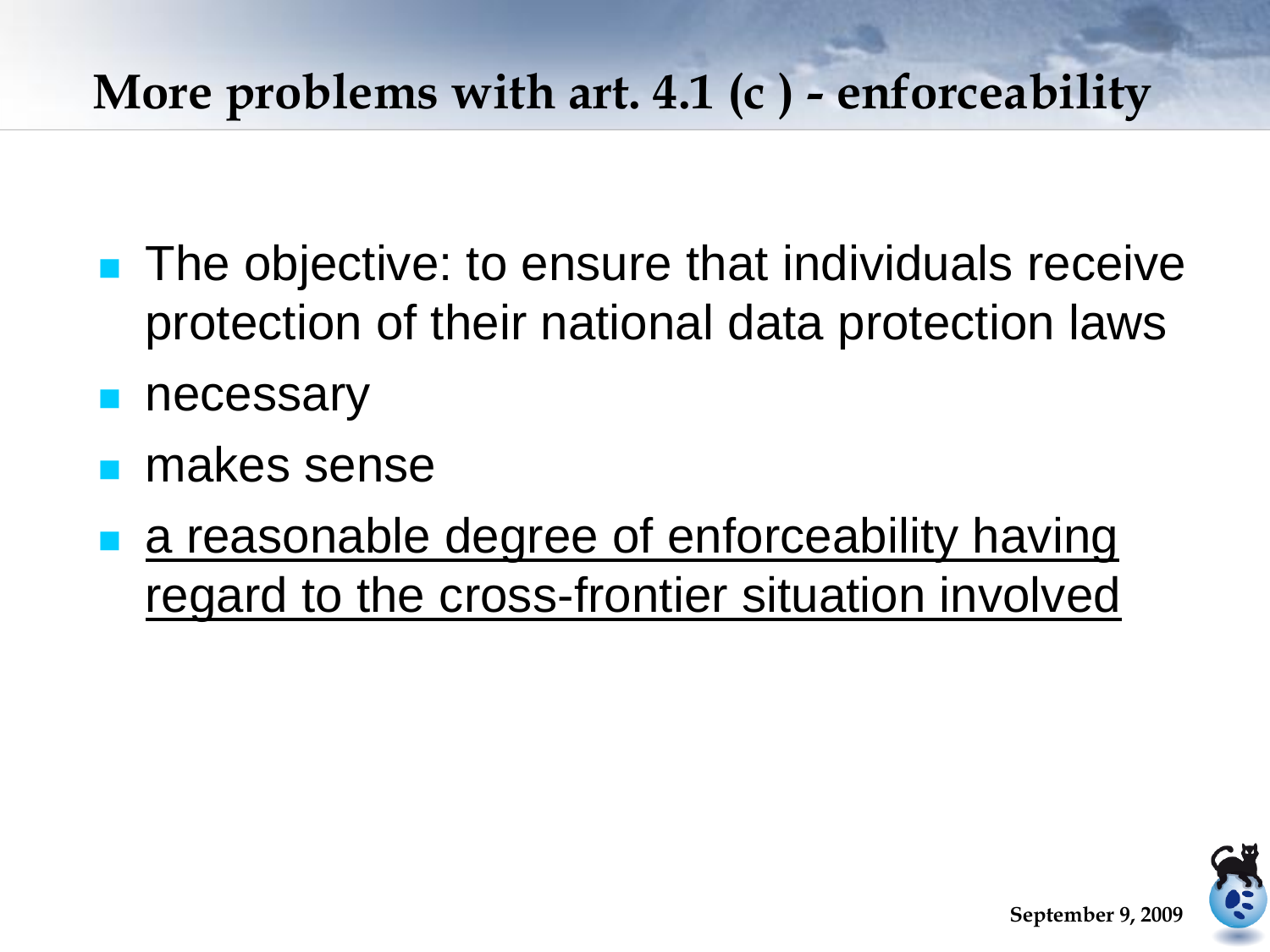### **Enforceability problems:**

- **v** Very unlikely
- **undermining of the general respect for data** protection law
- **a** a violation of international law

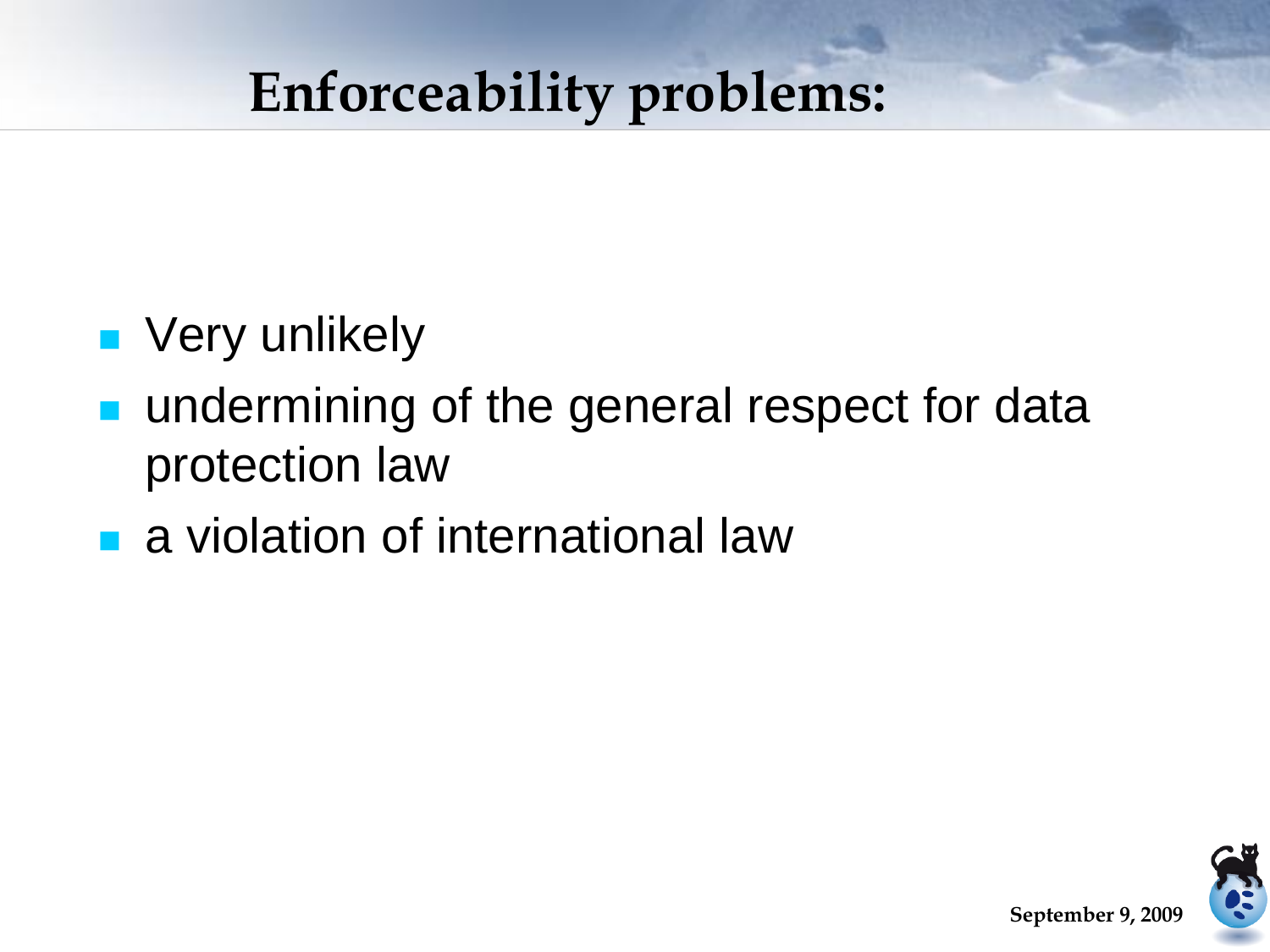### **Interim Conclusion #3**

Enforcement of a judgment based on national data protection law of a user, through art. 4.1 (c )DPD is uncertain!



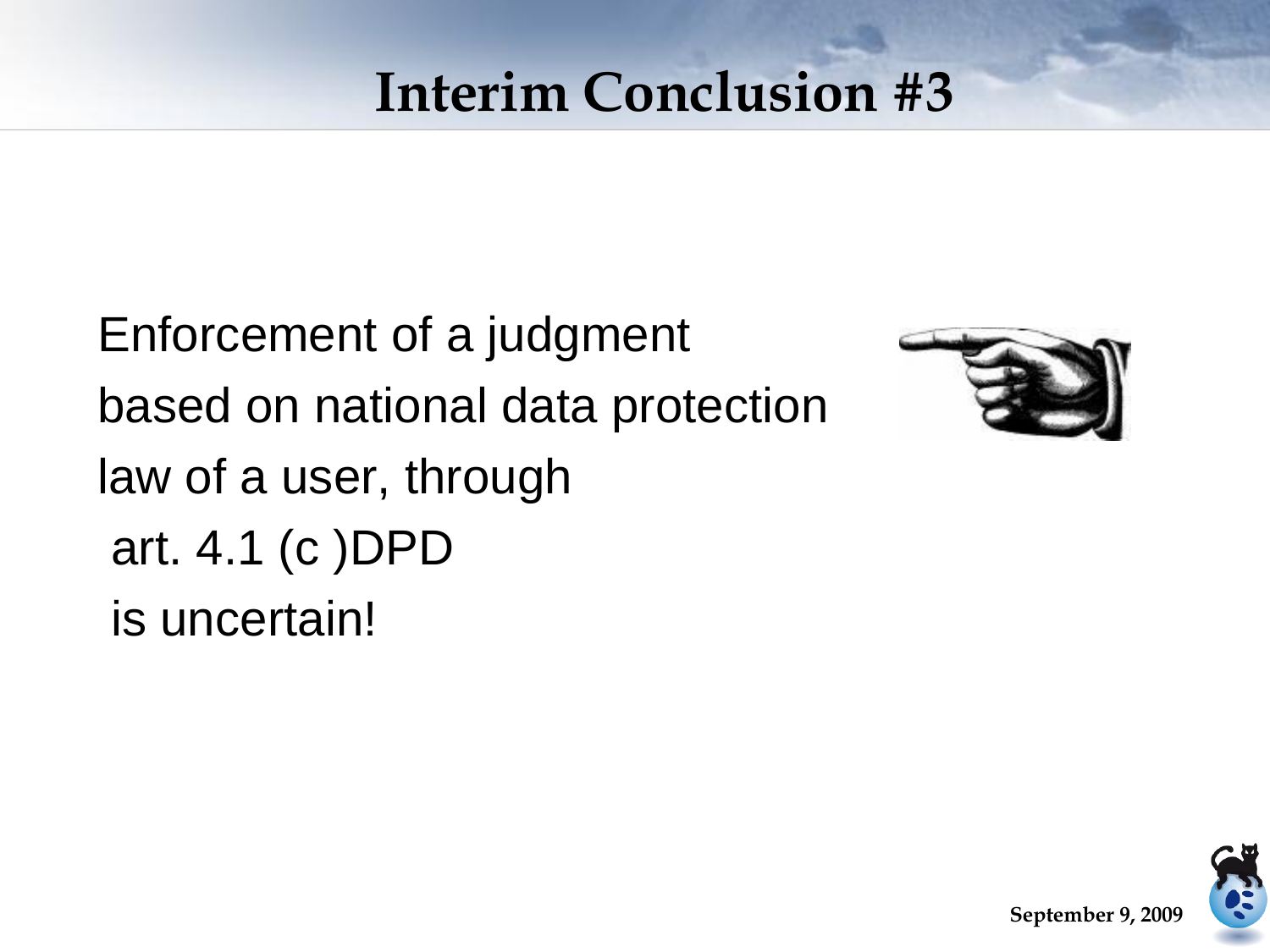# **Conclusion**

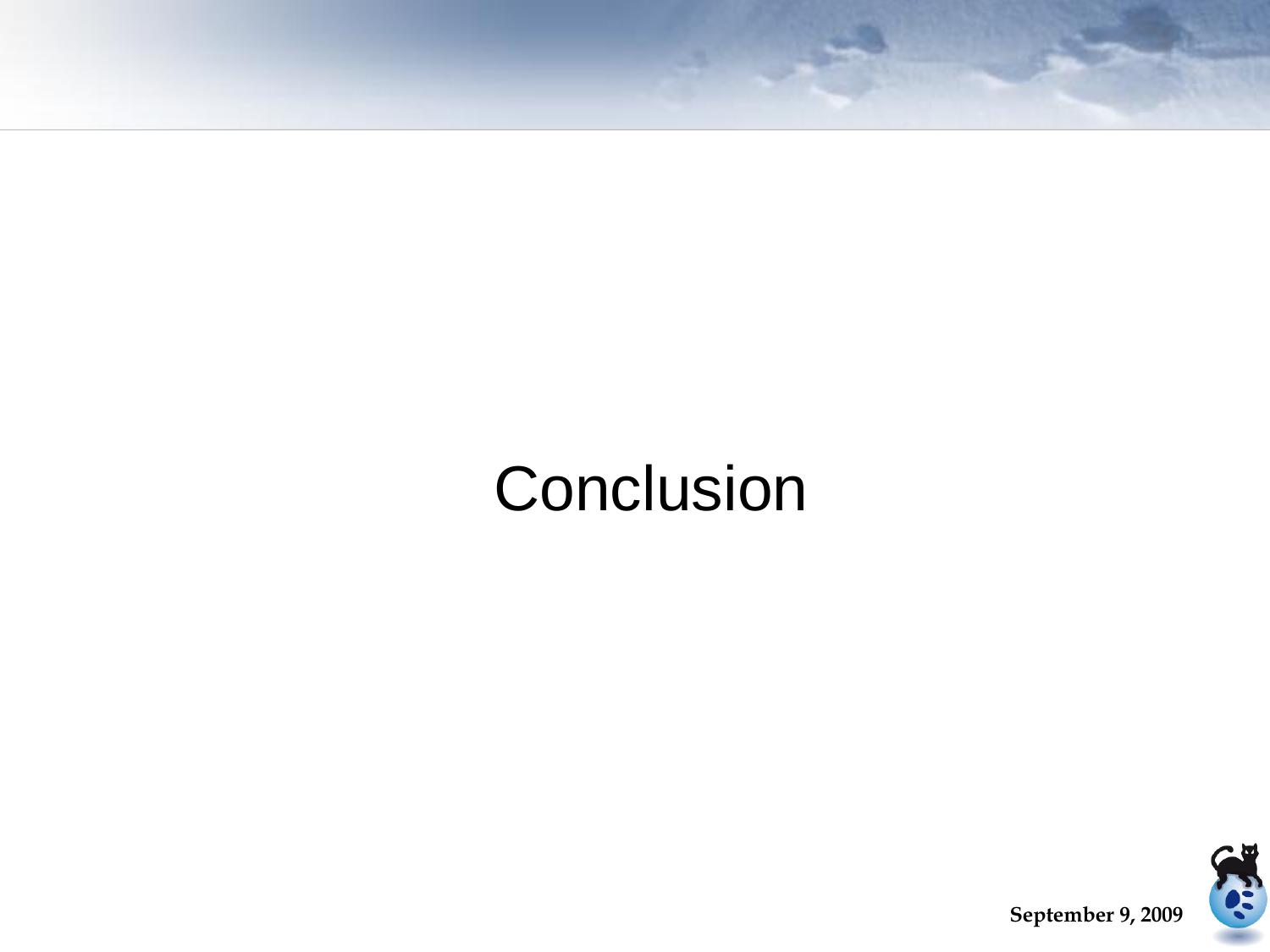### **Final conclusion – Safe Harbor**

- **No EU controller**
- **No transfer of data**
- **Facebook's participation in the Program does** not imply compliance with the EU data protection law

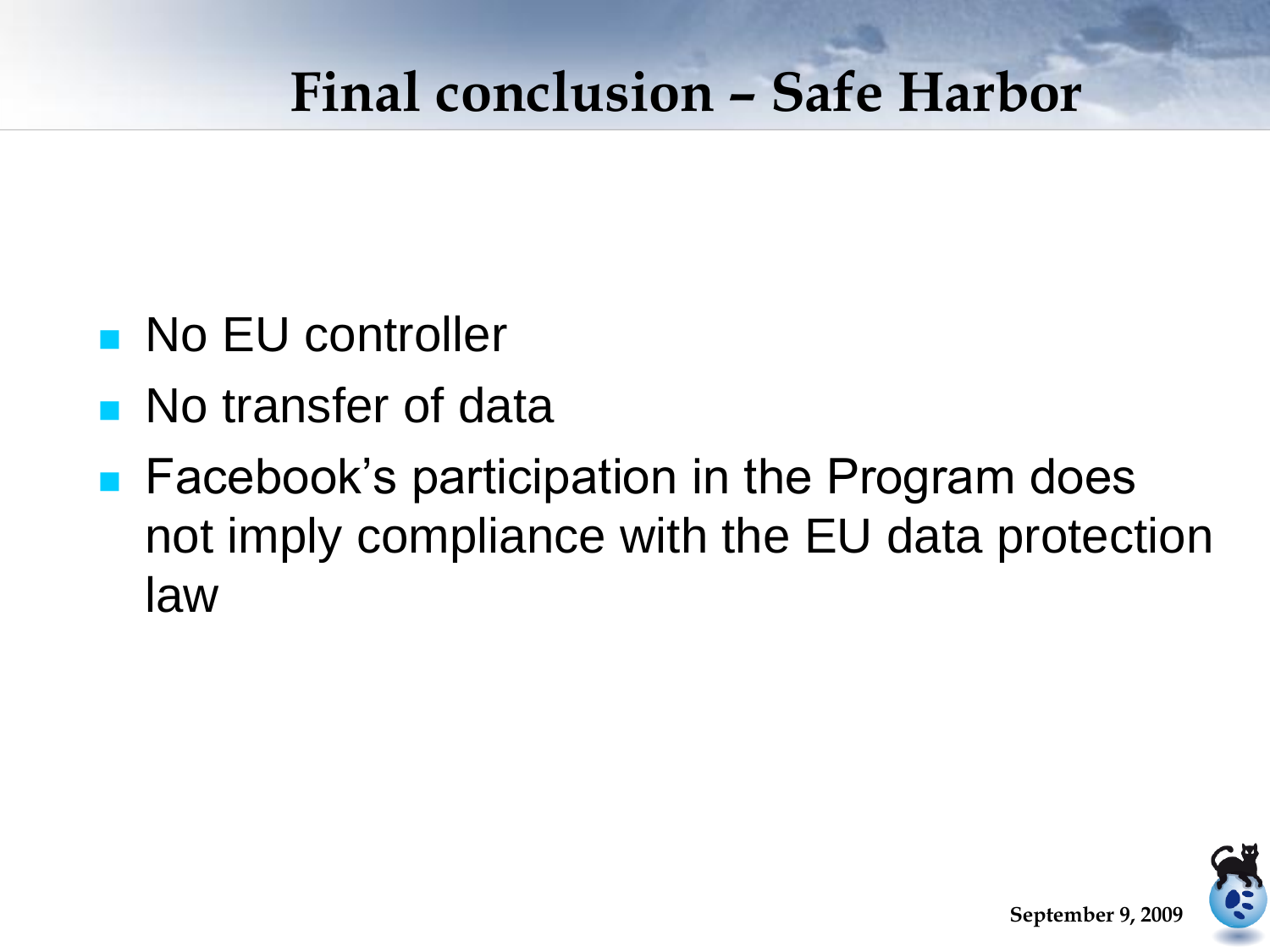### **Final conclusion – cookie provision**

- Many weaknesses:
- Too heavy burden
- Weak chances of enforcement
- Protection can be eliminated by unaware users
- **No legal certainty, no guarantee of protection**